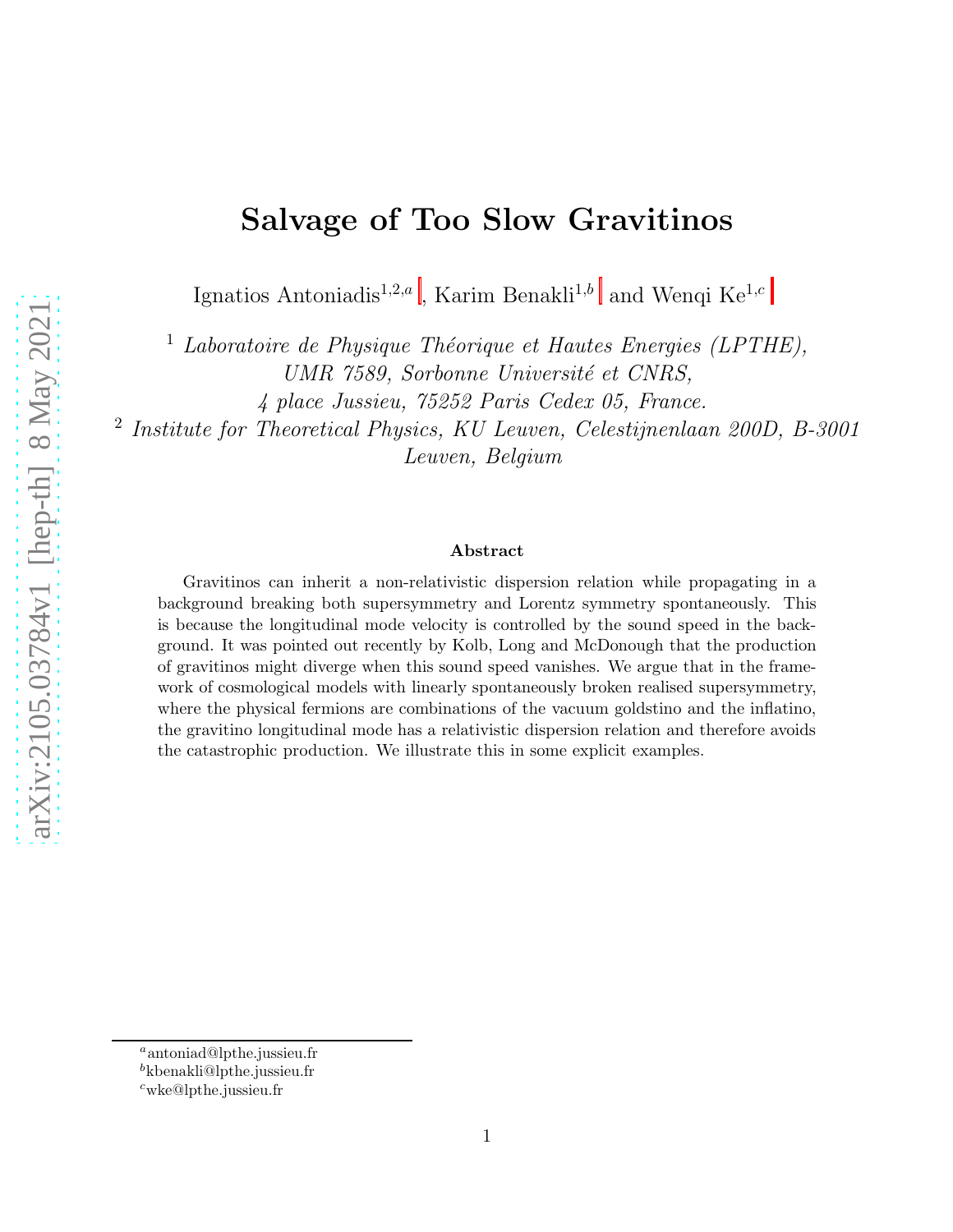# **Contents**

|   | 1 Introduction                                                                                                                  | $\mathbf{2}$ |
|---|---------------------------------------------------------------------------------------------------------------------------------|--------------|
|   | The General case with two fermions<br>2.2 Dispersion relations for the physical fermions $\ldots \ldots \ldots \ldots \ldots$ 7 | 3<br>6       |
| 3 | Examples<br>3.2 One chiral multiplet and one vector multiplet 11                                                                | 10<br>10     |
|   | 4 Conclusions                                                                                                                   | 13           |
|   | A Notations                                                                                                                     | 14           |

# <span id="page-1-0"></span>1 Introduction

In the super-Higgs mechanism, a spin  $1/2$  fermion, the goldstino, combines with the gravitino and provides it with the appropriate number of degrees of freedom for a massive spin  $3/2$  [\[1](#page-14-0)[–5\]](#page-14-1). When the spin  $1/2$  propagates in a generic background with a nonrelativistic dispersion relation, for instance at the sound speed  $c_s < 1$  in fluids, the result of the super-Higgs mechanism has been denoted "slow gravitinos" [\[6](#page-14-2)[–10\]](#page-14-3). Such situations might occur in cosmological backgrounds as cosmological solutions treat time and space differently [\[11–](#page-14-4)[15\]](#page-15-0).

At the end of inflation, during the period of reheating, the inflaton dissipates its energy while oscillating around the minimum of its potential. This energy is in part converted into a non-thermal production of gravitinos. This process was studied in [\[12–](#page-14-5)[15\]](#page-15-0) where the equations of propagation of the different gravitino modes were established. In particular, there is a copious production of the helicities  $\pm 1/2$  components of the gravitinos, the goldstino fermion at the moment, which was also numerically evaluated in those papers and in [\[16\]](#page-15-1).

Recently, [\[17,](#page-15-2)[18\]](#page-15-3) have reconsidered this process. The equation of motion of the fermion  $\theta$  describing the longitudinal mode in the vaccuum after reheating can be written as

<span id="page-1-1"></span>
$$
\left[\bar{\gamma}^0 \partial_0 + \mathrm{i} \bar{\gamma}^i k_i c_s\right] \theta + \dots = 0,\tag{1.1}
$$

where the  $\cdots$  stand for mass and mixing terms with other fermions. The sound speed is identified then as given by:

<span id="page-1-2"></span>
$$
c_s^2 = \frac{\left(p - 3m_{3/2}^2 M_P^2\right)^2}{\left(\rho + 3m_{3/2}^2 M_P^2\right)^2} + \frac{4M_P^4 \left(\partial m_{3/2}/\partial t\right)^2}{\left(\rho + 3m_{3/2}^2 M_P^2\right)^2},\tag{1.2}
$$

where  $M_P$  is the reduced Planck mass,  $m_{3/2}$  the gravitino mass, while  $\rho, p$  denote the energy density and pressure of the matter system. It was then noticed in [\[17,](#page-15-2) [18\]](#page-15-3) that a catastrophic gravitino production occurs whenever the above sound speed vanishes.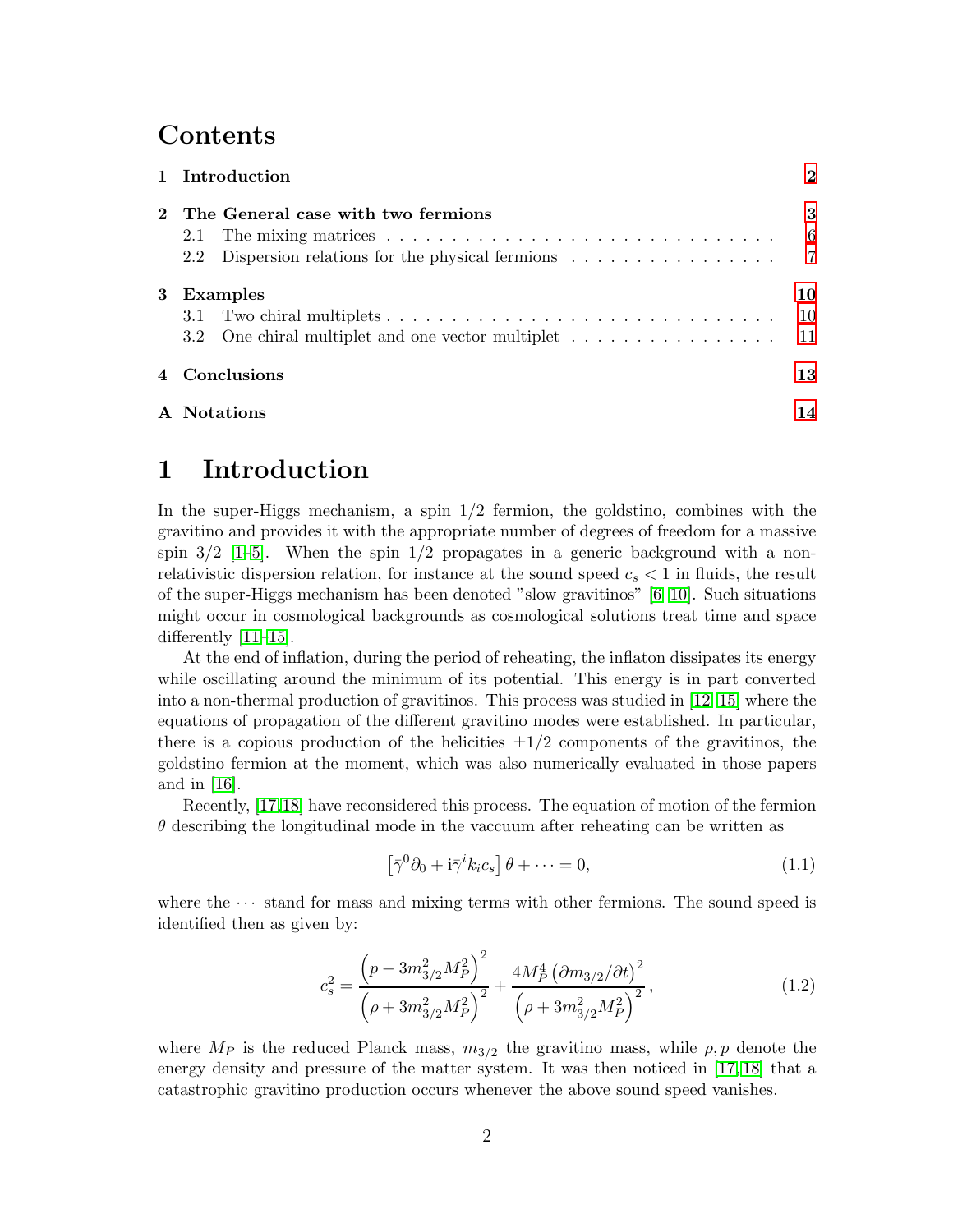In the supergravity cosmological models we discuss here where supersymmetry is linearly realised (but spontaneously broken), the slow goldstino is not an eigenstate of the Hamiltonian. It mixes with the fermion whose scalar partner has a non-vanishing kinetic energy, for instance the inflatino in the works mentioned above. These give rise at each moment, after diagonalisation, to combinations of the two fermions that are eigenstates of the Hamiltonian. We will show that they have dispersion relations where the coefficient of  $k_i$  in [\(1.1\)](#page-1-1) is 1. Therefore, one does not expect any catastrophic production process.

In section 2, we consider the general case with a goldstino combination of two fermions. We show that through diagonalisation of the kinetic terms, we can always rewrite the system as two fermions with relativistic dispersion relations but time dependent mass terms. One of the novelties of our work is to consider also the case where one of the fermions arises from a vector multiplet. Section 3 present some exemples where the whole diagonalisation can be carried out explicitly.

# <span id="page-2-0"></span>2 The General case with two fermions

We consider an  $N = 1$  supergravity model where in addition to the graviton and gravitino  $\psi_{\nu}$ , one has two possible sources of supersymmetry breaking in the vacuum. The first is a potentially non-vanishing D-term  $P$  for a  $U(1)$  vector multiplet. The second possibility uses the non-vanishing  $F$ -term of a chiral multiplet. In addition, during the cosmological evolution, there is an extra source of supersymmetry breaking given by the non-vanishing kinetic energy of a rolling scalar, the inflaton. To describe this system we consider a vector supermultiplet with field strength and gaugino denoted as  $F_{\mu\nu}$  and  $\lambda$ , respectively, as well as one or two chiral multiplets consisting in scalars  $\phi_i$  and fermions  $\chi_i$ ,  $i = 1, 2$ . The corresponding Lagrangian is given by: <sup>[1](#page-2-1)</sup>

<span id="page-2-2"></span>
$$
e^{-1}\mathcal{L} = -\frac{1}{2}M_P^2 R - g_i^j \left(\hat{\partial}_\mu \phi^i\right) \left(\hat{\partial}^\mu \phi_j\right) - V
$$
  
\n
$$
- \frac{1}{2}M_P^2 \bar{\psi}_\mu R^\mu + \frac{1}{2}m \bar{\psi}_\mu R \gamma^{\mu\nu} \psi_{\nu R} + \frac{1}{2}m^* \bar{\psi}_\mu L \gamma^{\mu\nu} \psi_{\nu L}
$$
  
\n
$$
+ (\text{Re } f) \left[ -\frac{1}{4} F_{\mu\nu} F^{\mu\nu} - \frac{1}{2} \bar{\lambda} \mathcal{D} \lambda \right] + \frac{1}{4} i (\text{Im } f) \left[ F_{\mu\nu} \tilde{F}^{\mu\nu} - \hat{\partial}_\mu \left( \bar{\lambda} \gamma_5 \gamma^\mu \lambda \right) \right]
$$
  
\n
$$
+ \frac{1}{4} \left\{ (\text{Re } f) \bar{\psi}_\mu \gamma^{\nu\rho} F_{\nu\rho} \gamma^\mu \lambda - \left[ f^i \bar{\chi}_i \gamma^{\mu\nu} F_{\mu\nu}^- \lambda_L + \text{h.c.} \right] \right\}
$$
  
\n
$$
- g_i^j \left[ \bar{\chi}_j \mathcal{D} \chi^i + \bar{\chi}^i \mathcal{D} \chi_j \right] - m^{ij} \bar{\chi}_i \chi_j - m_{ij} \bar{\chi}^i \chi^j
$$
  
\n
$$
- 2m_{i\alpha} \bar{\chi}^i \lambda - 2m^{i\alpha} \bar{\chi}_i \lambda - m_{R,\alpha\beta} \bar{\lambda}_R \lambda_R - m_{L,\alpha\beta} \bar{\lambda}_L \lambda_L
$$
  
\n
$$
+ \left( 2g_j{}^i \bar{\psi}_{\mu R} \gamma^{\nu\mu} \chi^j \hat{\partial}_\nu \phi_i + \bar{\psi}_R \cdot \gamma v_L + \text{h.c.} \right)
$$
  
\n(2.1)

where  $L, R$  subscripts refer to the left and right chiralities, respectively. Moreover,  $\chi_i$  is a left-handed field while  $\chi^i$  is right-handed, and  $\phi^i$  denotes the complex conjugate of  $\phi_i$ . The kinetic term of the gravitino is defined as  $R^{\mu} = \gamma^{\mu\rho\sigma} \mathcal{D}_{\rho} \psi_{\sigma}$ . The covariant derivatives as well as the mass terms in this Lagrangian can be found in Appendix [A.](#page-13-0) The Greek index  $\alpha$  in the gaugino mass terms  $m_{i\alpha}$  is set to 1, since there is at most one vector

<span id="page-2-1"></span><sup>&</sup>lt;sup>1</sup>The Lagrangian with a generic number of chiral and vector multiplets can be found in [\[15\]](#page-15-0).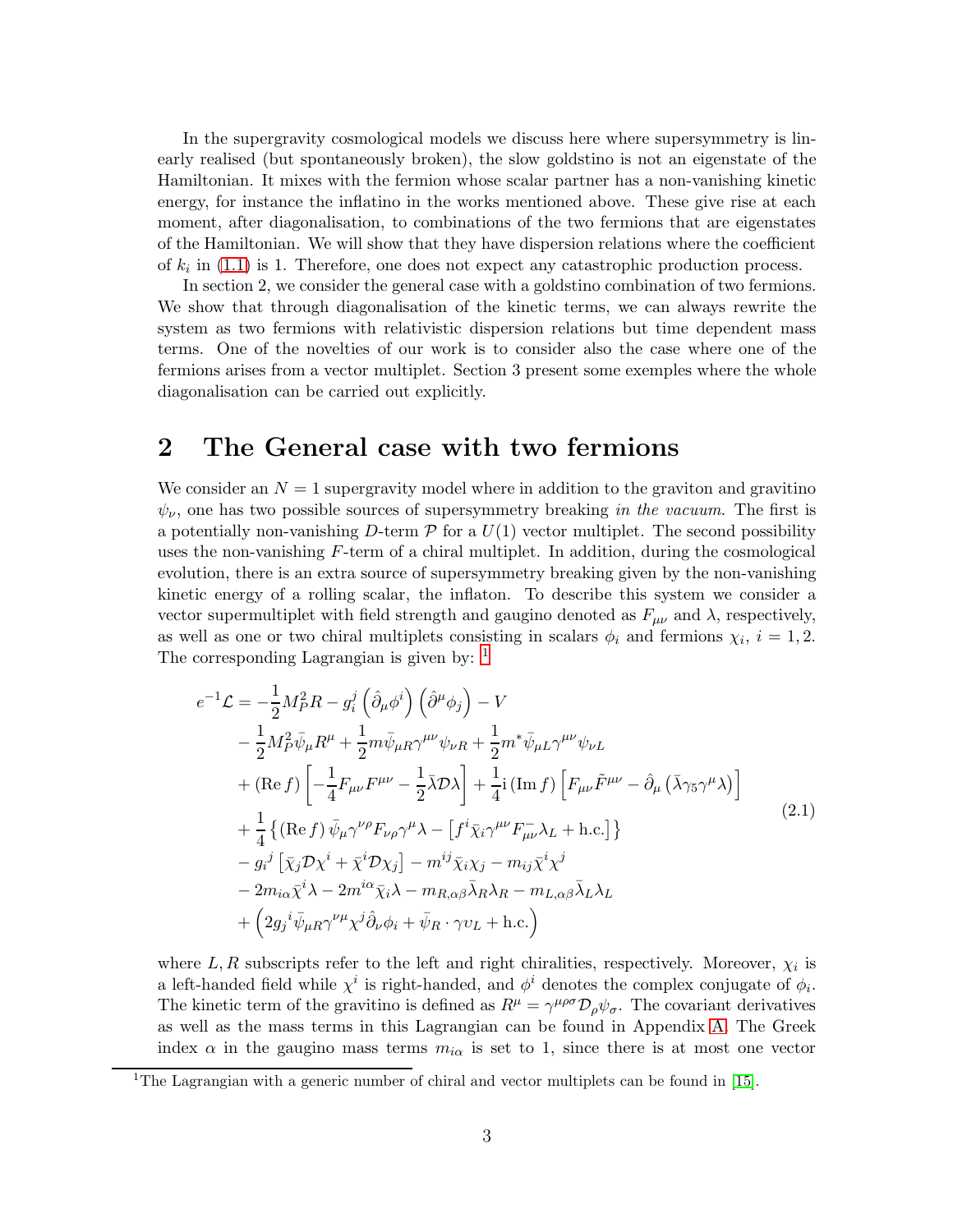multiplet, in which case there is also only one chiral multiplet and thus the latin index *i* is also set to 1. The field strengths  $F_{\mu\nu}$ ,  $\tilde{F}^{\mu\nu}$ ,  $F_{\mu\nu}^-$  are irrelevant for our discussion, and are defined in [\[15\]](#page-15-0).

The Kähler metric  $g_i^j$  is given by the Kähler potential K with

$$
g_i{}^j = \frac{\partial}{\partial \phi^i} \frac{\partial}{\partial \phi_j} K \tag{2.2}
$$

and the gravitino mass  $m_{3/2}$  is determined by the superpotential W as well as the Kähler potential

$$
m_{3/2} = |m|M_{\rm P}^{-2}, \quad m \equiv e^{\frac{K}{2M_{\rm P}^2}}W \tag{2.3}
$$

The scalar potential is a sum of the F-term and D-term contributions, with  $m_i$  the Kähler covariant derivative of m and  $f \equiv 1/g^2$  denoting the gauge kinetic function, assumed to be constant:

<span id="page-3-2"></span>
$$
V = V_F + V_D, \quad V_F = -3M_P^{-2}|m|^2 + m_i (g_j^i)^{-1} m^j, \quad V_D = \frac{1}{2}g^2 \mathcal{P}^2
$$
 (2.4)

where  $P$  is the Killing potential.

In the following, we will consider a flat universe described by the Friedmann-Lemaître-Robertson-Walker (FLRW) metric  $ds^2 = a^2(\eta) \left( -d\eta^2 + d\mathbf{x}^2 \right)$  where a is the scale factor and  $\eta \equiv x^0$  is the conformal time. The determinant of the vierbein is then  $e = a^4$ . We further introduce the dot derivative with respect to the physical time t, with  $\dot{f} \equiv a^{-1}\partial_0 f$ . The Hubble rate is defined as  $H \equiv \dot{a}/a$ .

Throughout this work, we will assume real backgrounds, and use the plane wave expansion for the fermions  $\Psi(\eta,\vec{k}) = \exp(i\vec{k} \cdot \vec{x}) \Psi(\eta)$ . Useful notations are:

<span id="page-3-1"></span>
$$
\alpha \equiv \rho + 3M_P^{-2}m^2, \quad \alpha_1 \equiv p - 3M_P^{-2}m^2, \quad \alpha_2 \equiv 2\dot{m}, \n\hat{A} = \hat{A}_1 + \bar{\gamma}^0 \hat{A}_2 \equiv \frac{1}{\alpha} \left( \alpha_1 + \bar{\gamma}^0 \alpha_2 \right), \n\hat{B} = \hat{B}_1 + \bar{\gamma}^0 \hat{B}_2 \equiv -\frac{3}{2}\dot{a}\hat{A} - \frac{1}{2}M_P^{-2}ma\bar{\gamma}^0(1+3\hat{A}) \nn_i \equiv g_i{}^j \dot{\phi}_j, \quad n^i \equiv g_j{}^i \dot{\phi}^j, \quad |\dot{\phi}|^2 \equiv g_i{}^j \dot{\phi}_j \dot{\phi}^i \n\xi^i \equiv m^i + \bar{\gamma}^0 n^i, \quad \xi_i \equiv m_i + \bar{\gamma}^0 n_i \n\Delta^2 \equiv 1 - \frac{\alpha_1^2}{\alpha^2} - \frac{\alpha_2^2}{\alpha^2} = \frac{4}{\alpha^2} \left[ \dot{\phi}^i \dot{\phi}_j m_k m^\ell \left( g_\ell{}^{k-1} g_i{}^j - \delta_i^k \delta_\ell^j \right) + \frac{1}{2} |\dot{\phi}|^2 g^2 \mathcal{P}^2 \right]
$$
\n(2.5)

In the FLRW background, the energy density and pressure are given in terms of the Hubble parameter as

$$
\rho = 3M_P^2 H^2, \quad p = -M_P^2 \left( 3H^2 + 2\dot{H} \right) \tag{2.6}
$$

Before choosing a gauge, the goldstino  $v$  in the last line of  $(2.1)$  takes the form

<span id="page-3-0"></span>
$$
\upsilon = \xi^{\dagger i} \chi_i + \xi_i^{\dagger} \chi^i + \frac{i}{2} \gamma_5 \mathcal{P} \lambda \tag{2.7}
$$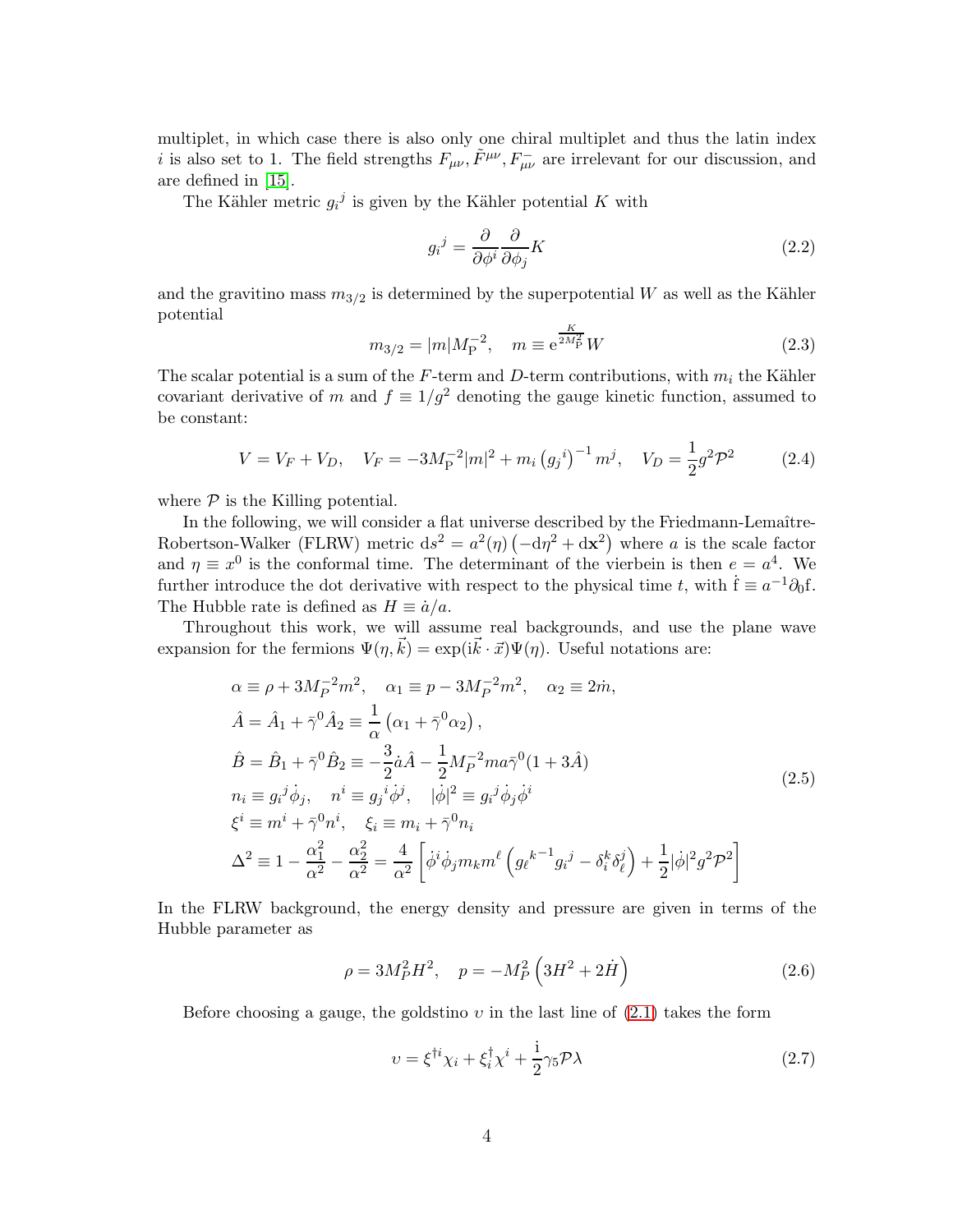To describe the theory in the supersymmetry broken phase, we follow [\[15\]](#page-15-0) and introduce the combination of spin-1/2 fermions

<span id="page-4-0"></span>
$$
\theta \equiv \bar{\gamma}^i \psi_i , \quad \Upsilon \equiv a \left( n_i \chi^i + n^i \chi_i \right)
$$
  
\n
$$
\Xi_R = -m^k g_k^{-1j} m_{ji} \chi^i + \bar{\gamma}^0 \dot{\phi}_j \left( m^{ji} \chi_i + m^j \lambda_L \right) + i M_P^{-2} m \mathcal{P} \lambda_R - i g^2 \mathcal{P} m_i \chi^i
$$
\n(2.8)

In the unitary gauge  $v = 0$ , [\(2.7\)](#page-3-0) then relates the gaugino to the chiral fermions. The spinors in  $(2.8)$  are *a priori* independent. However, as we consider the case of two fermions,  $\theta$  will be associated with the longitudinal component in the vaccum of the gravitino in the unitary gauge. The fermion  $\Upsilon$  describes the correction to this mode from supersymmetry breaking by the rolling scalar kinetic energy. In this case,  $\Upsilon$  and  $\Xi$  are proportional to each other, with

<span id="page-4-2"></span>
$$
\Xi = -a^{-1}\hat{F}\Upsilon \tag{2.9}
$$

For two chiral multiplets, the matrix  $\hat{F}$  is provided in [\[15\]](#page-15-0). In the presence of a D-term, the remaining chiral multiplet is written as  $(\chi_1, \phi_1)$ , and the kinetic energy becomes  $|\dot{\phi}|^2 = g_1^1 \dot{\phi}_1^2$ . We find (for non-vanishing  $|\dot{\phi}|^2$  and  $\mathcal{P}$ ):

<span id="page-4-4"></span>
$$
\hat{F} = \frac{\dot{V}}{2|\dot{\phi}|^2} - \frac{\dot{\mathcal{P}}}{\mathcal{P}} + \bar{\gamma}^0 \left( (g_1^{-1})^{-1} m_{11} - \frac{\dot{\mathcal{P}}}{\mathcal{P}} \frac{m^1}{n^1} + \frac{2m}{M_P^2} \right) \tag{2.10}
$$

As emphasised by [\[15,](#page-15-0) [16\]](#page-15-1), the equations of motions for  $\theta$  and  $\Upsilon$  are coupled together, thus spin-1/2 particles produced are not necessarily the longitudinal component of the gravitino, but the fermions that diagonalise the Hamiltonian. We call them the physical *fermions* thereafter. Moreover, the spin-1/2 fermions  $(\theta, \Upsilon)$  have non-canonical kinetic terms and thus will be rescaled before diagonalising their equations of motion. It was noticed in [\[16\]](#page-15-1), in the two chiral multiplets case, that the kinetic terms can be written as

<span id="page-4-1"></span>
$$
\mathcal{L} \supset -\frac{4a}{\alpha \Delta^2} \bar{\Upsilon} \bar{\gamma}^0 \partial_0 \Upsilon - \frac{\alpha}{4k^2} a^3 \bar{\theta} \bar{\gamma}^0 \partial_0 \theta \tag{2.11}
$$

Here we are going to generalise the above expression in the presence of a vector multiplet with a non-vanishing  $D$ -term.  $\Upsilon$  can be projected onto the left-handed gaugino by

$$
P_L \xi^{\dagger 1} \Upsilon = -\frac{1}{2} a P_L \xi^{\dagger 1} \overline{\gamma}^0 \left( \xi_1 \chi^1 + \xi^1 \chi_1 + \frac{i}{2} \gamma_5 \mathcal{P} \lambda \right)
$$
(2.12)

where in the first line we used the unitary gauge condition  $v = 0$  from [\(2.7\)](#page-3-0). The righthanded gaugino is obtained by charge conjugation:

$$
P_R \xi_1^{\dagger} \Upsilon = \frac{1}{2} a n_1 \mathcal{P} P_R \lambda \tag{2.13}
$$

On the other hand, it is easier to project  $\Upsilon$  onto the chiral fermions given its definition:

$$
\chi_1 = \frac{P_L \Upsilon}{an^1} \quad , \quad \chi^1 = \frac{P_R \Upsilon}{an_1} \tag{2.14}
$$

Expressing the gaugino and chiral fermion kinetic terms in terms of  $\Upsilon$ , we find

<span id="page-4-3"></span>
$$
\mathcal{L} \supset -\frac{4aV_D}{\alpha^2 \Delta^2} \left( \bar{\Upsilon} \bar{\gamma}^0 \partial_0 \Upsilon \right) - \frac{4a(\alpha - V_D)}{\alpha^2 \Delta^2} \bar{\Upsilon} \bar{\gamma}^0 \partial_0 \Upsilon = -\frac{4a}{\alpha \Delta^2} \bar{\Upsilon} \bar{\gamma}^0 \partial_0 \Upsilon \tag{2.15}
$$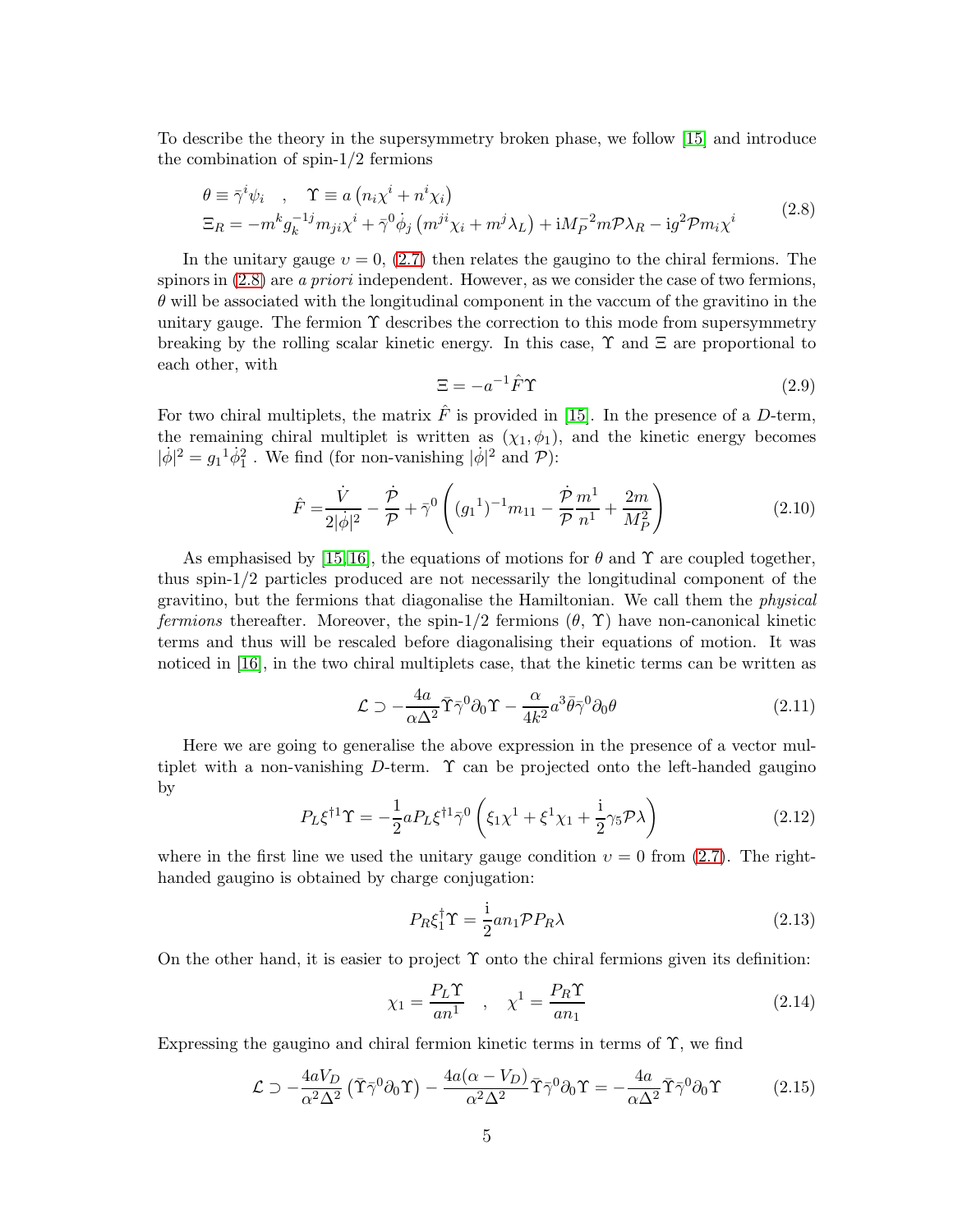As for  $\theta$ , one uses the fact that the spatial component of the gravitino can be decomposed into

$$
\vec{\psi} = \vec{\psi}^T + \frac{1}{k^2} \left[ \vec{k} (\vec{\gamma}^i k_i) + \frac{1}{2} i (3\vec{k} - \vec{\gamma} (\vec{\gamma}^i k_i)) (\dot{a} \vec{\gamma}^0 + M_P^{-2} a m) \right] \theta \tag{2.16}
$$

where  $\psi^T$  corresponds to the transverse mode. Inserting the above equation into the gravitino kinetic term in the Lagrangian, we recover the same form as in [\(2.11\)](#page-4-1). Consequently, in presence of one chiral multiplet and one vector multiplet, the kinetic terms of  $\theta$  and  $\Upsilon$ are the same as for two chiral multiplets, up to a redefinition of  $\alpha$  and  $\Delta$ . We thus can use the same rescaling in the two cases, allowing to have canonical fields  $\{\Psi_1, \Psi_2\}$ :

$$
\theta = \frac{2\mathrm{i}\bar{\gamma}^i k_i}{(\alpha a^3)^{1/2}} \Psi_1, \quad \Upsilon = \frac{\Delta}{2} \left(\frac{\alpha}{a}\right)^{1/2} \Psi_2 \tag{2.17}
$$

### <span id="page-5-0"></span>2.1 The mixing matrices

In the basis  $\{\Psi_1, \Psi_2\}$ , the spin- $\frac{1}{2}$  part of the Lagrangian takes the form:

<span id="page-5-1"></span>
$$
\mathcal{L}_{\Psi_1\Psi_2} = -\bar{\Psi}_1 \left[ \bar{\gamma}^0 \partial_0 \Psi_1 - \frac{1}{2} \frac{\partial_0 (\alpha a^3)}{\alpha a^3} \bar{\gamma}^0 \Psi_1 + \bar{\gamma}^0 \hat{B} \Psi_1 + i \bar{\gamma}^i k_i \hat{A}^\dagger \Psi_1 - i \bar{\gamma}^i k_i \Delta \bar{\gamma}^0 \Psi_2 \right] \n- \bar{\Psi}_2 \left[ \bar{\gamma}^0 \partial_0 \Psi_2 + \frac{\partial_0 (\Delta \sqrt{\frac{\alpha}{a}})}{\Delta \sqrt{\frac{\alpha}{a}}} \bar{\gamma}^0 \Psi_2 + \bar{\gamma}^0 \hat{B}^\dagger \Psi_2 + i \bar{\gamma}^i k_i \hat{A} \Psi_2 + 2 \dot{a} \bar{\gamma}^0 \Psi_2 \right] \n+ \frac{am}{M_P^2} \Psi_2 + a \bar{\gamma}^0 \hat{F} \Psi_2 + i \bar{\gamma}^0 \bar{\gamma}^i k_i \Delta \Psi_1 \right]
$$
\n(2.18)

where the different parameters are given in [\(2.5\)](#page-3-1) and  $\hat{F} = \hat{F}_1 + \bar{\gamma}^0 \hat{F}_2$  is defined in [\(2.9\)](#page-4-2). The explicit form of [\(2.18\)](#page-5-1) depends on the specific model. We will illustrate some examples in Section [3.](#page-9-0)

With  $\Psi$  designating the vector  $(\Psi_1, \Psi_2)^T$ , the above Lagrangian can be put in a simple form

$$
\mathcal{L}_{\Psi_1\Psi_2} = -\bar{\Psi} \left[ \bar{\gamma}^0 \partial_0 + i \bar{\gamma}^i k_i N + M \right] \Psi \tag{2.19}
$$

with equations of motion

$$
[\bar{\gamma}^0 \partial_0 + i \bar{\gamma}^i k_i N + M]_{mn} \Psi_n = 0, \quad m, n \in \{1, 2\}.
$$
 (2.20)

The N and M mixing matrices are given by  $2^2$  $2^2$ 

<span id="page-5-3"></span>
$$
M = \mathbb{1}_4 \begin{pmatrix} -\hat{B}_2 & 0 \\ 0 & \hat{B}_2 + \frac{am}{M_P^2} - a\hat{F}_2 \end{pmatrix} + \bar{\gamma}^0 \begin{pmatrix} -\frac{1}{2} \frac{\partial_0 (\alpha a^3)}{\alpha a^3} + \hat{B}_1 & 0 \\ 0 & \frac{\partial_0 (\Delta \sqrt{\frac{\alpha}{a}})}{\Delta \sqrt{\frac{\alpha}{a}}} + \hat{B}_1 + 2\dot{a} + a\hat{F}_1 \end{pmatrix}
$$
  
=  $\mathbb{1}_4 \begin{pmatrix} -\hat{B}_2 & 0 \\ 0 & \hat{B}_2 + \frac{am}{M_P^2} - a\hat{F}_2 \end{pmatrix}$  (2.21)

<span id="page-5-2"></span><sup>2</sup>The difference of some signs compared to [\[16,](#page-15-1)19] is due to the  $\bar{\gamma}^0$  convention.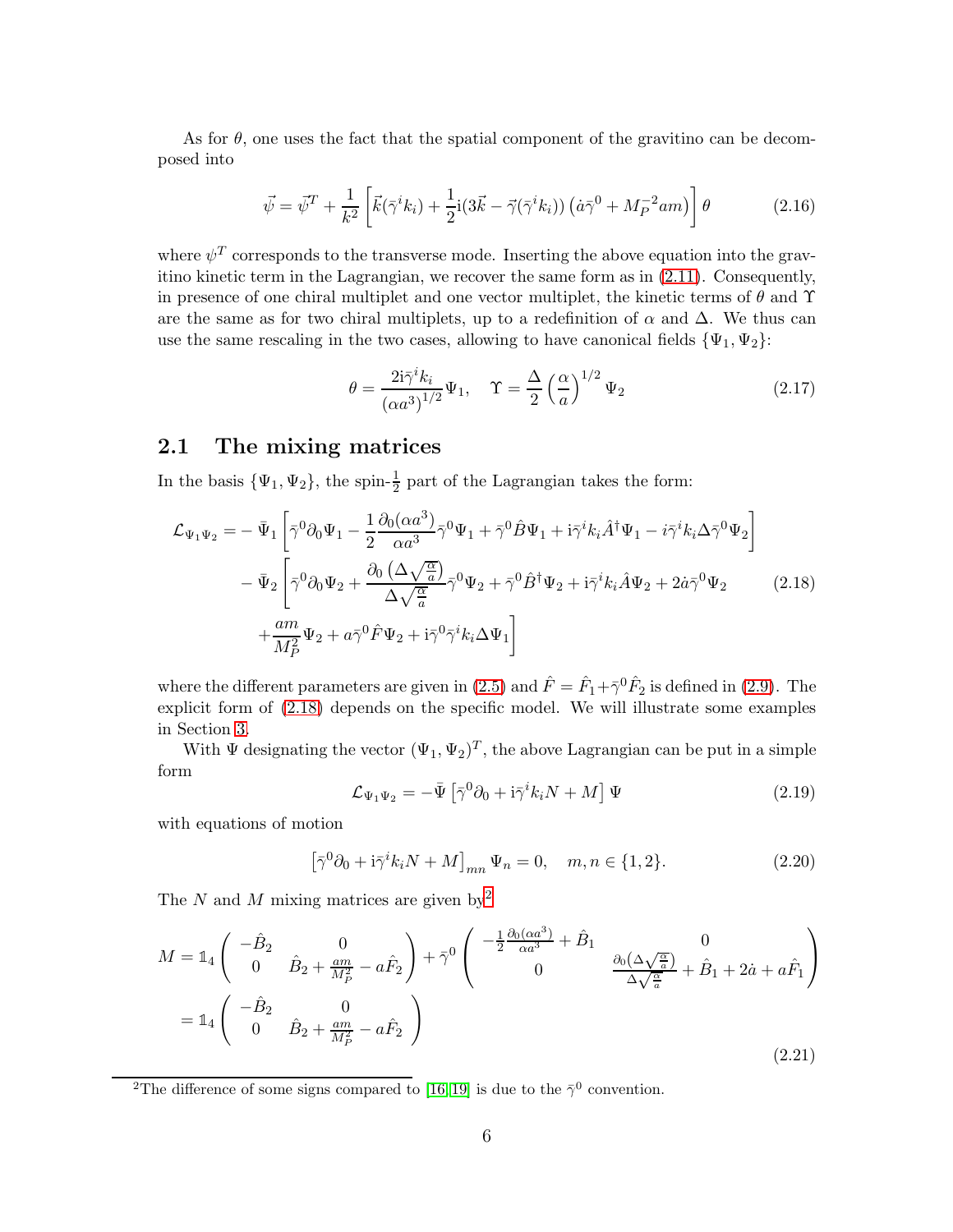and

<span id="page-6-2"></span>
$$
N = N_1 + \bar{\gamma}^0 N_2 = \mathbb{1}_4 \left( \begin{array}{cc} \hat{A}_1 & 0 \\ 0 & \hat{A}_1 \end{array} \right) + \bar{\gamma}^0 \left( \begin{array}{cc} -\hat{A}_2 & -\Delta \\ -\Delta & \hat{A}_2 \end{array} \right) \tag{2.22}
$$

where  $\mathbb{1}_4$  is a  $4 \times 4$  unit matrix. We should stress that in the decompositions of M and N, the 2 × 2 matrices act on the basis  $\{\Psi_1, \Psi_2\}$ , while  $\bar{\gamma}^0$  is a 4 × 4 matrix acting on the spinor indices. In the first line of [\(2.21\)](#page-5-3), the  $\bar{\gamma}^0$ -dependent part vanishes both for two chiral multiplets and for one chiral multiplet with a  $D$ -term due to the property

$$
\hat{B}_1 = \frac{1}{2} \left( \hat{B} + \hat{B}^\dagger \right) = \frac{a\dot{\alpha}}{2\alpha} + \frac{3\dot{a}}{2} \tag{2.23}
$$

Note also that for  $\Delta$  appearing in the denominator of  $\Upsilon$  kinetic term [\(2.15\)](#page-4-3), there seems to be a singularity at  $\Delta \to 0$ , but this singularity cancels out in the mixing matrices  $M, N$ , because there is another  $\Delta$  in the denominator of  $\hat{F}_1$  compensating the one in front of the Υ kinetic term.

In the  $\{\Psi_1, \Psi_2\}$  basis, only N contributes to the mixing. One might be tempted to diagonalize  $N$  so as to decouple the two fermions, but in general the mixing matrices depend on time, thus a unitary transformation to the basis diagonalising  $N$  would also be time-dependent, which by time derivative gives a contribution to the mass matrix, rendering M non-diagonal. Though on general grounds, we will not provide an analytical expression of the physical fermions in terms of  ${\Psi_1, \Psi_2}$ , as long as we consider the catastrophic production in [\[17,](#page-15-2)[18\]](#page-15-3) it is not necessary to carry out the entire diagonalization of [\(2.18\)](#page-5-1).

### <span id="page-6-0"></span>2.2 Dispersion relations for the physical fermions

Expressing  $(1.2)$  in terms of the parameters of  $(2.5)$ , we observe that the sound speed  $(1.2)$  amounts to the norm of  $N_{11}$ , namely

<span id="page-6-1"></span>
$$
c_s^2 = \hat{A}_1^2 + \hat{A}_2^2 = 1 - \Delta^2 \tag{2.24}
$$

In the case of a single chiral multiplet, the fields  $\Upsilon$  and  $\Xi$  vanish in the unitary gauge, and we are left with  $\theta$ . The norm of  $N \equiv N_{11}$  enters into the dispersion relation as the gravitino velocity. It is a well-known result  $[12-14]$  that  $\hat{A}_1^2 + \hat{A}_2^2 = 1$  for one chiral multiplet, thus the gravitino sound speed is the speed of light. However, when two fermions are present,  $\Upsilon$  cannot be omitted and the physical fermions are combinations of  $\theta$  and  $\Upsilon$ . The question is then raised whether  $(2.24)$  is the sound speed of a *physical* propagating state.

One can check that the mixing matrix  $N$  in  $(2.22)$  is unitary, thus it can be written as an exponential of a phase

<span id="page-6-3"></span>
$$
N = \exp\left(2\Phi\bar{\gamma}^0\right) = \cos(2\Phi) + \bar{\gamma}^0\sin(2\Phi), \quad \Phi^\dagger = \Phi \tag{2.25}
$$

Furthermore, notice that  $N_1$  and  $N_2$  are real, then  $\Phi$  is a real, thus symmetric matrix. By a unitary transformation  $\hat{\Psi} = \exp(\bar{\gamma}^0 \Phi) \Psi$ , the exponent in [\(2.25\)](#page-6-3) is taken away, making N equal to the identity, and the Lagrangian [\(2.18\)](#page-5-1) in the new basis  $\hat{\Psi} = (\hat{\Psi}_1, \hat{\Psi}_2)^T$  becomes

<span id="page-6-4"></span>
$$
\mathcal{L}_{\hat{\Psi}_1 \hat{\Psi}_2} = -\overline{\hat{\Psi}} \left[ \overline{\gamma}^0 \partial_0 + i \overline{\gamma}^i k_i + \hat{M} \right] \hat{\Psi} . \tag{2.26}
$$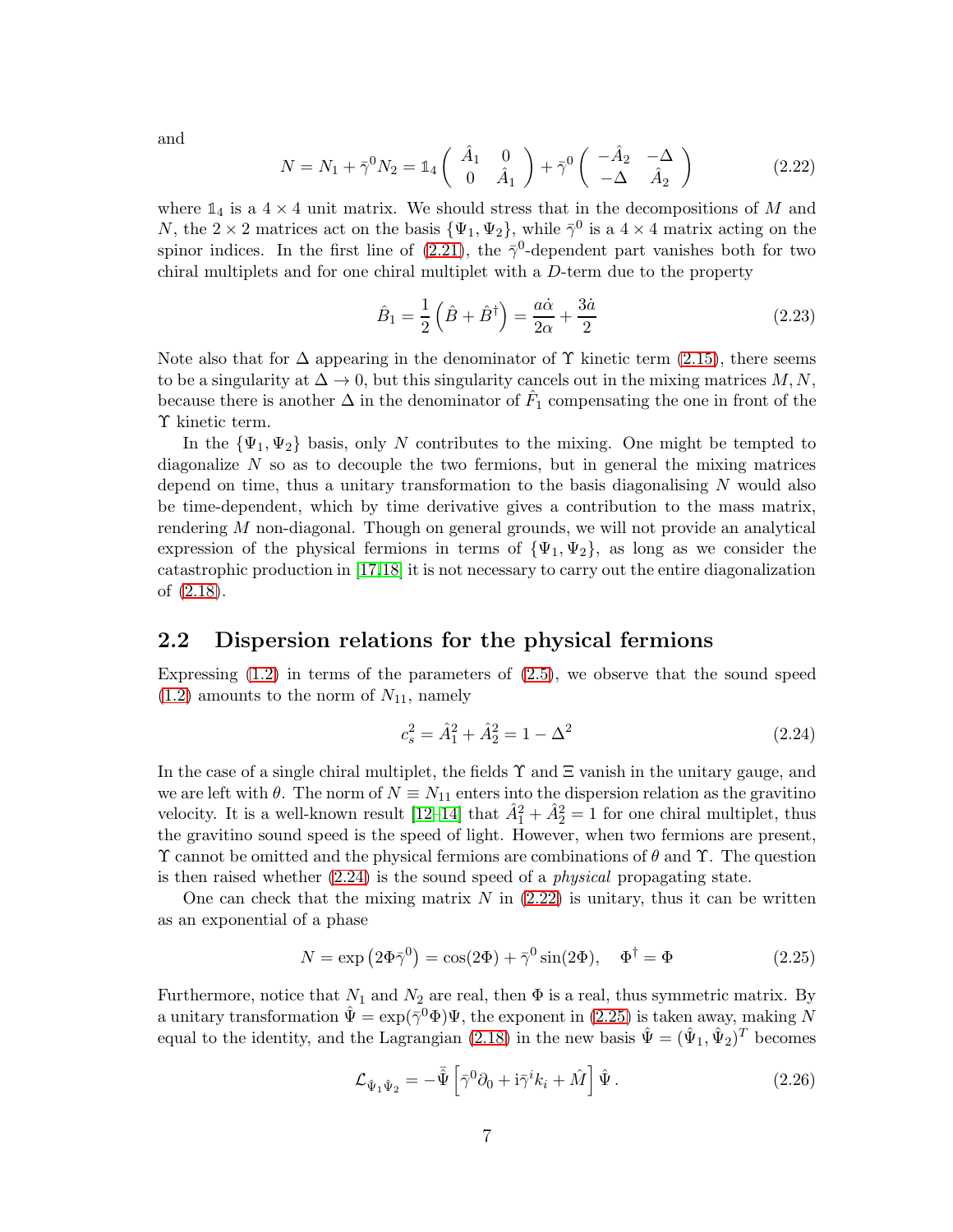The new mass matrix

<span id="page-7-0"></span>
$$
\hat{M} = \hat{M}_1 + \bar{\gamma}^0 \hat{M}_2 = \exp(\bar{\gamma}^0 \Phi) M \exp(-\bar{\gamma}^0 \Phi) + \partial_0 \Phi
$$
  
\n
$$
\hat{M}_1 = \cos(\Phi) M \cos(\Phi) + \sin(\Phi) M \sin(\Phi) + \partial_0 \Phi,
$$
  
\n
$$
\hat{M}_2 = \sin(\Phi) M \cos(\Phi) - \cos(\Phi) M \sin(\Phi)
$$
\n(2.27)

is in general non-diagonal, due to the off-diagonal elements of  $\Phi$ . We obtain therefore a system of two propagating fermions subject to oscillations due to the time-dependent mixing in their mass matrix.

As a side remark, the matrix  $\Phi$  of [\(2.25\)](#page-6-3) is a phase and defined up to a constant, as long as  $N_1 = \cos(2\Phi), N_2 = \sin(2\Phi)$  are satisfied. On the other hand, the transformation matrix  $\exp(\bar{\gamma}^0 \Phi) = \cos(\Phi) + \bar{\gamma}^0 \sin(\Phi)$  may take a minus sign according to the choice of  $\Phi$ , but the Lagrangian  $(2.26)$  is independent of this choice. Moreover, the constant ambiguity does not change  $\partial_0\Phi$  and the minus signs in  $\cos(\Phi)$ ,  $\sin(\Phi)$  are compensated in the expressions of [\(2.27\)](#page-7-0). As a result, this ambiguity has no effect on the Lagrangian or on the mass matrix.

Since  $\hat{M}_2$  is antisymmetric, we can further perform an orthogonal transformation [\[16\]](#page-15-1) in order to eliminate this matrix

<span id="page-7-3"></span>
$$
\hat{\Psi} = L\tilde{\Psi}, \quad \text{with } \left(\partial_0 + \hat{M}_2\right)L = 0. \tag{2.28}
$$

Thus, we arrive at a Lagrangian where the mixing comes only from the mass matrix, that is  $\bar{\gamma}^0$ -independent

$$
\mathcal{L}_{\tilde{\Psi}_1 \tilde{\Psi}_2} = -\tilde{\bar{\Psi}} \left[ \bar{\gamma}^0 \partial_0 + i \bar{\gamma}^i k_i + L^T \hat{M}_1 L \right] \tilde{\Psi} . \qquad (2.29)
$$

 $\tilde{M} \equiv L^T \hat{M}_1 L$  is real and symmetric, hence it can be diagonalised by an orthogonal matrix  $C$ , with

<span id="page-7-2"></span>
$$
\mu = \text{diag}(\mu_1, \mu_2) = C^T \tilde{M} C. \qquad (2.30)
$$

The energy squared eigenvalues for the fermions are then of the form

<span id="page-7-1"></span>
$$
E_i^2 = k^2 + \mu_i^2. \tag{2.31}
$$

Although the momentum squared is multiplied by 1, yet one cannot conclude from [\(2.31\)](#page-7-1) that the sound speed of the physical fermions is the speed of light.

To have a closer look at the propagation of physical degrees of freedom, we follow the approach in [\[16,](#page-15-1) [20\]](#page-15-6) and expand  $\tilde{\Psi}_i$  into creation and annihilation operators:

<span id="page-7-4"></span>
$$
\tilde{\Psi}_i(x) = C_{ij} \int \frac{d^3 \mathbf{x}}{(2\pi)^{3/2}} e^{i\mathbf{k} \cdot \mathbf{x}} \left[ U_r^{j\ell}(k,\eta) a_r^{\ell}(k) + V_r^{j\ell}(k,\eta) b_r^{\dagger \ell}(-k) \right], \tag{2.32}
$$

where  $r = \pm$  denotes the helicity components and a summation over repeated indices is understood. The spinorial Fourier coefficients are written in terms of the helicity eigenfunctions  $\psi_{\pm}$  and mode functions (matrices)  $U_{\pm}$ ,  $V_{\pm}$ :

$$
U_r^{ij} \equiv \left[ \frac{U_+^{ij}}{\sqrt{2}} \psi_r, r \frac{U_-^{ij}}{\sqrt{2}} \psi_r \right]^T, \quad V_r^{ij} \equiv \left[ \frac{V_+^{ij}}{\sqrt{2}} \psi_r, r \frac{V_-^{ij}}{\sqrt{2}} \psi_r \right]^T.
$$
 (2.33)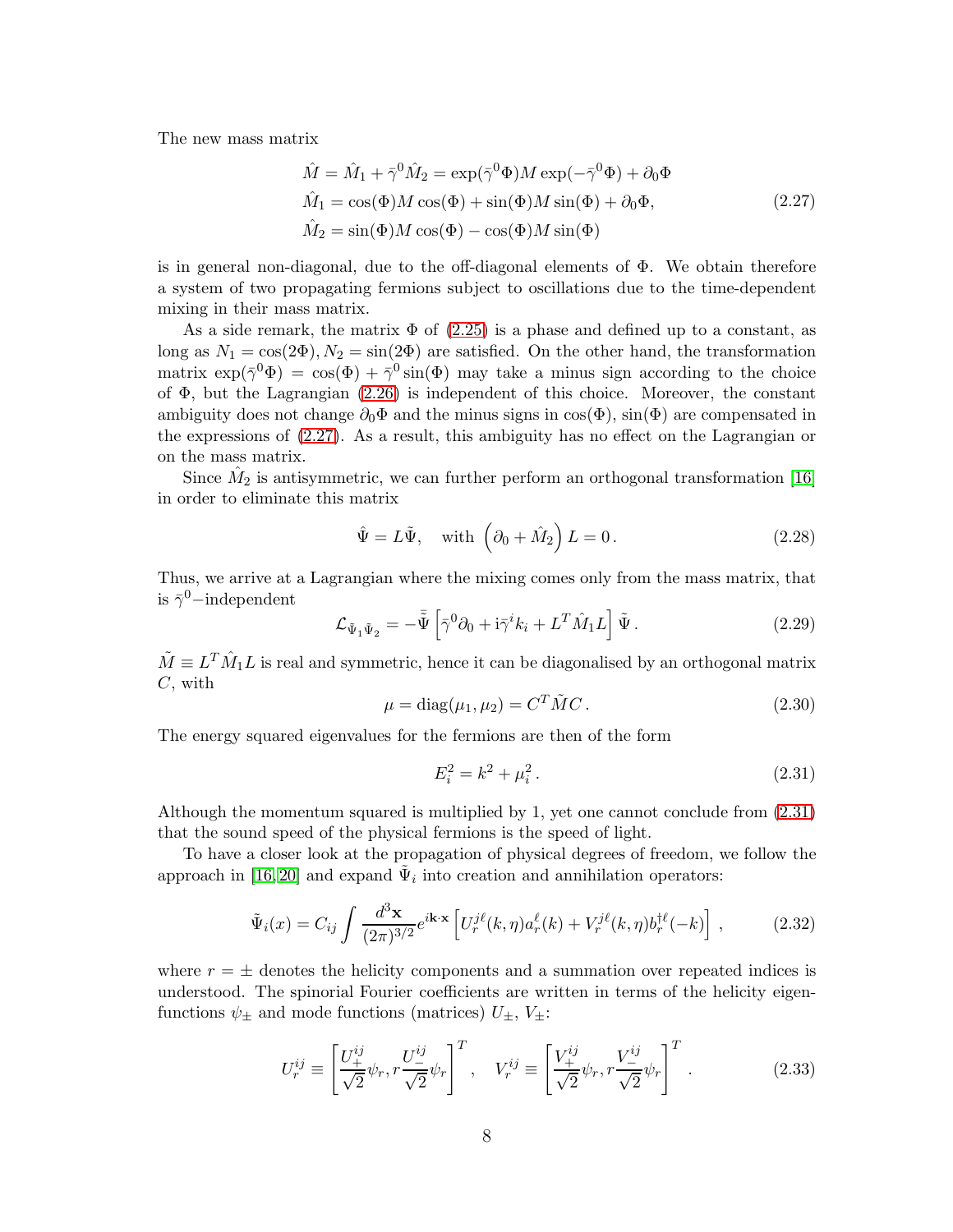Since  $U_{\pm}$  and  $V_{\pm}$  are related by charge conjugation invariance of  $\tilde{\Psi}_i$ , we can restrict ourselves to the mode equations of  $U_{\pm}$ . Taking the momentum along the  $x^3$ -axis and defining the antisymmetric matrix

<span id="page-8-3"></span>
$$
\Gamma \equiv C^T \partial_0 C \,, \tag{2.34}
$$

the equations of motion of  $\tilde{\Psi}_i$  result in

$$
i\partial_0 \begin{pmatrix} U_+ \\ U_- \end{pmatrix} = D \begin{pmatrix} U_+ \\ U_- \end{pmatrix} , D = \begin{pmatrix} -i\Gamma - \mu & -k\mathbb{1}_2 \\ -k\mathbb{1}_2 & -i\Gamma + \mu \end{pmatrix}
$$
 (2.35)

where D is a  $4 \times 4$  hermitian matrix, whose diagonal blocks encode the time dependence. Its real eigenvalues are

<span id="page-8-0"></span>
$$
\omega_{1,\pm} = \pm \left[ \Gamma_{12}^2 + k^2 + \frac{1}{2} \left( \mu_1^2 + \mu_2^2 \right) + \left( \frac{1}{4} \left( \mu_1^2 - \mu_2^2 \right)^2 + \Gamma_{12}^2 \left( 4k^2 + (\mu_1 + \mu_2)^2 \right) \right)^{\frac{1}{2}} \right]^{\frac{1}{2}}
$$
  

$$
\omega_{2,\pm} = \pm \left[ \Gamma_{12}^2 + k^2 + \frac{1}{2} \left( \mu_1^2 + \mu_2^2 \right) - \left( \frac{1}{4} \left( \mu_1^2 - \mu_2^2 \right)^2 + \Gamma_{12}^2 \left( 4k^2 + (\mu_1 + \mu_2)^2 \right) \right)^{\frac{1}{2}} \right]^{\frac{1}{2}}
$$
(2.36)

where we denoted the  $(1, 2)$  element of  $\Gamma$  by  $\Gamma_{12}$ .

Note that when the fermions have degenerate mass  $\mu_1 = \mu_2 = \bar{\mu}$ , then from [\(2.30\)](#page-7-2),  $\hat{M}_1 = \bar{\mu} \mathbb{1}_2$  and  $\Gamma_{12} = 0$ . Thus, in this case we recover the relativistic dispersion relation with time-dependent mass:

$$
\omega_{1,\pm} = \omega_{2,\pm} = \pm \sqrt{k^2 + \bar{\mu}^2} \tag{2.37}
$$

In general, the dispersion relations of the physical fermions in [\(2.36\)](#page-8-0) are very different from that in [\[18\]](#page-15-3), describing the vacuum helicity-1/2 mode of the gravitino. We recall the latter for clarity:

<span id="page-8-1"></span>
$$
\omega_k \equiv \sqrt{c_s^2 k^2 + a^2 m_{3/2}^2} \tag{2.38}
$$

One of the arguments for catastrophic gravitino production at  $c_s = 0$  is based on the adiabaticity violation. The dimensionless coefficient of non-adiabaticity is defined as [\[21\]](#page-15-7)

$$
\mathcal{A}_k \equiv \frac{\partial_0 \omega_k}{\omega_k^2} \tag{2.39}
$$

Indeed, in [\(2.38\)](#page-8-1), the momentum is multiplied by  $c_s$ , so when  $c_s = 0$ , the coefficient of non-adiabaticity is independent of  $k$ , and can even exceed one under some circumstances implying particle production with an arbitrarily large momentum. This is, however, not the case here: the sound speed of  $(2.24)$  does not enter explicitly<sup>[3](#page-8-2)</sup> the physical dispersion relations, and cannot suppress the momentum dependence when it vanishes. Therefore,  $c_s$  is not, at least not directly, responsible for the divergent particle production.

To see if particles of arbitrarily large momenta can actually be produced, we assume that the only source of non-adiabaticity is due to the variations of frequencies of the two

<span id="page-8-2"></span> ${}^{3}\Gamma_{12}$  can potentially depend on  $c_s$ , because  $\Gamma$  is related to the diagonalization of the mixing matrices, which contain ∆.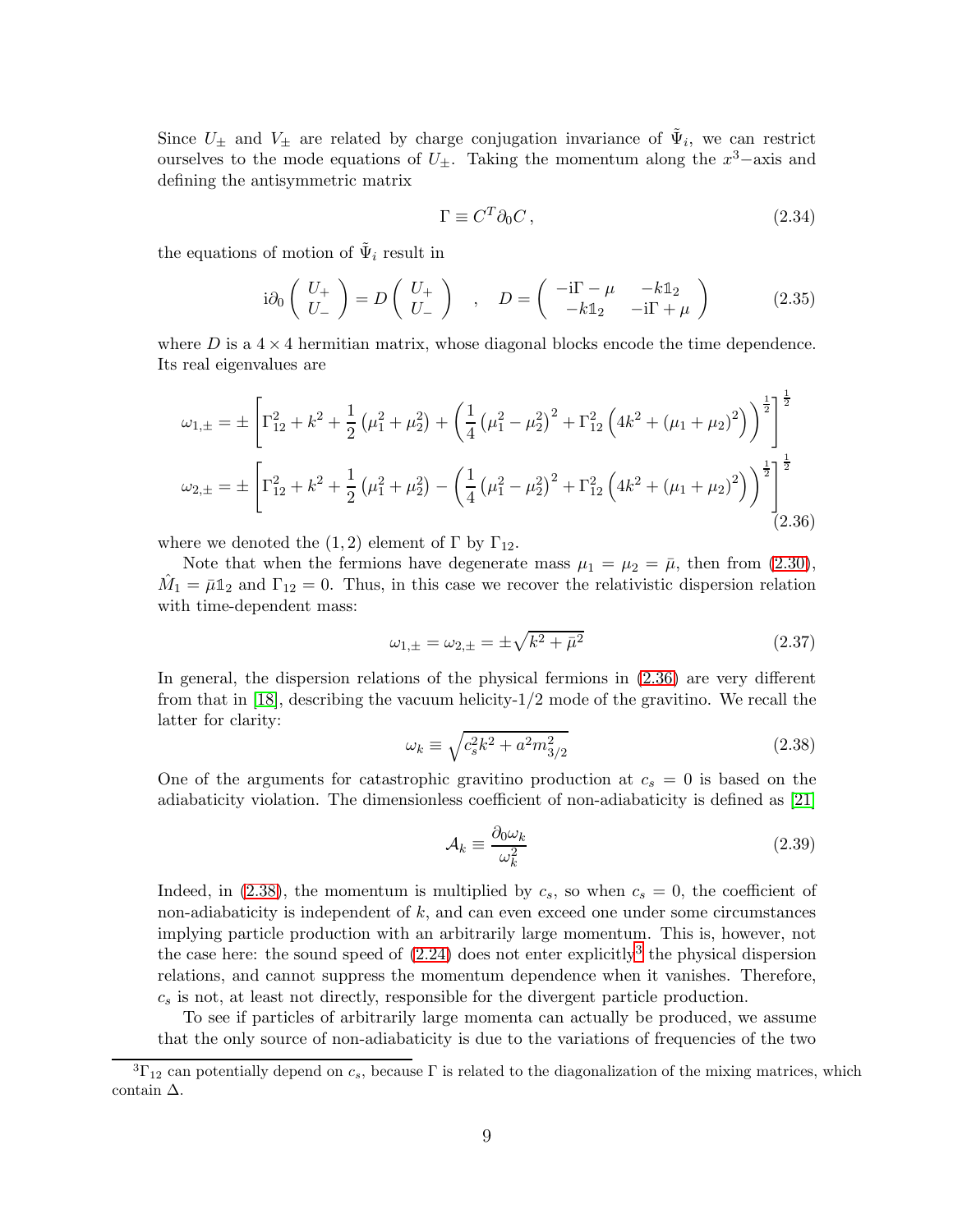physical fermions, with the coefficient  $A_k$  being a sum of them. We then consider the limit of high momenta  $k \gg \mu_i$  and  $k \gg \Gamma_{12}$ , where  $\Gamma_{12}$  is roughly the time derivative of the logarithm of masses (see its definition [\(2.34\)](#page-8-3)), defining a scale related to the variation of masses. In this limit, the non-adiabaticity coefficient at leading order becomes

$$
\mathcal{A}_k \equiv \frac{\partial_0 \omega_{1,+}}{\omega_{1,+}^2} + \frac{\partial_0 \omega_{2,+}}{\omega_{2,+}^2} \approx -6\Gamma_{12}\partial_0 \Gamma_{12} \frac{1}{k^3} \tag{2.40}
$$

implying that  $A_k$  falls as  $k^{-3}$ , and thus particles with arbitrarily large k cannot be produced.

### <span id="page-9-1"></span><span id="page-9-0"></span>3 Examples

#### 3.1 Two chiral multiplets

Given two chiral multiplets  $(\chi_1, \phi_1), (\chi_2, \phi_2)$ , we investigate the case with  $\Delta = 1$  at all times, so that the sound speed defined in  $(2.24)$  vanishes, and according to [\[17,](#page-15-2) [18\]](#page-15-3), the gravitino production is expected to diverge. In this toy example, the physical fermions as well as their equations of motion can be explicitly obtained. For simplicity, the Kähler potential is taken to be canonical, so that the expression of  $\Delta$  becomes:

$$
\Delta = \frac{2}{\alpha} \left( m_1 \dot{\phi}_2 - m_2 \dot{\phi}_1 \right) = 1 \tag{3.1}
$$

On the other hand, from [\(2.5\)](#page-3-1) on sees that  $\Delta = 1$  is equivalent to the conditions  $\alpha_1 =$  $\alpha_2 = 0$ . The latter implies that the gravitino mass is constant which is equivalent to the condition  $m_1\dot{\phi}_1 + m_2\dot{\phi}_2 = 0$ . The former implies  $\dot{\phi}_1^2 + \dot{\phi}_2^2 = m_1^2 + m_2^2$ , where we used the expression [\(2.4\)](#page-3-2) for the potential in the absence of D-term contribution. One possible setup for a solution is therefore  $m_2 = \dot{\phi}_1 = 0$  and  $m_1 = \dot{\phi}_2 \neq 0$ , in other words,  $\phi_1$  breaks supersymmetry via its  $F$ -term and  $\phi_2$  via its kinetic term, by the same amount.

The mixing matrix  $N$  then takes the form

<span id="page-9-2"></span>
$$
N = \bar{\gamma}^0 \begin{pmatrix} 0 & -1 \\ -1 & 0 \end{pmatrix}, \qquad (3.2)
$$

while, for convenience, we write  $M$  as

$$
M = \mathbb{1}_4 \left( \begin{array}{cc} M_{11} & 0 \\ 0 & M_{22} \end{array} \right) , \quad M_{11}, M_{22} \neq 0. \tag{3.3}
$$

The angle  $\Phi$  in [\(2.25\)](#page-6-3) is constant because N does not depend on time; we then choose

$$
\Phi = \frac{3\pi}{4} \begin{pmatrix} 0 & 1 \\ 1 & 0 \end{pmatrix}, \quad \exp(\bar{\gamma}^0 \Phi) = -\frac{1}{\sqrt{2}} \mathbb{1}_2 + \frac{1}{\sqrt{2}} \bar{\gamma}^0 \begin{pmatrix} 0 & 1 \\ 1 & 0 \end{pmatrix}.
$$
 (3.4)

Upon the unitary transformation  $\hat{\Psi} = \exp(\bar{\gamma}^0 \Phi) \Psi$ , we obtain the new mass matrix  $\hat{M}$ with

$$
\hat{M}_1 = \frac{M_{11} + M_{22}}{2} \mathbb{1}_2 \quad , \quad \hat{M}_2 = \frac{M_{11} - M_{22}}{2} \begin{pmatrix} 0 & 1 \\ -1 & 0 \end{pmatrix} . \tag{3.5}
$$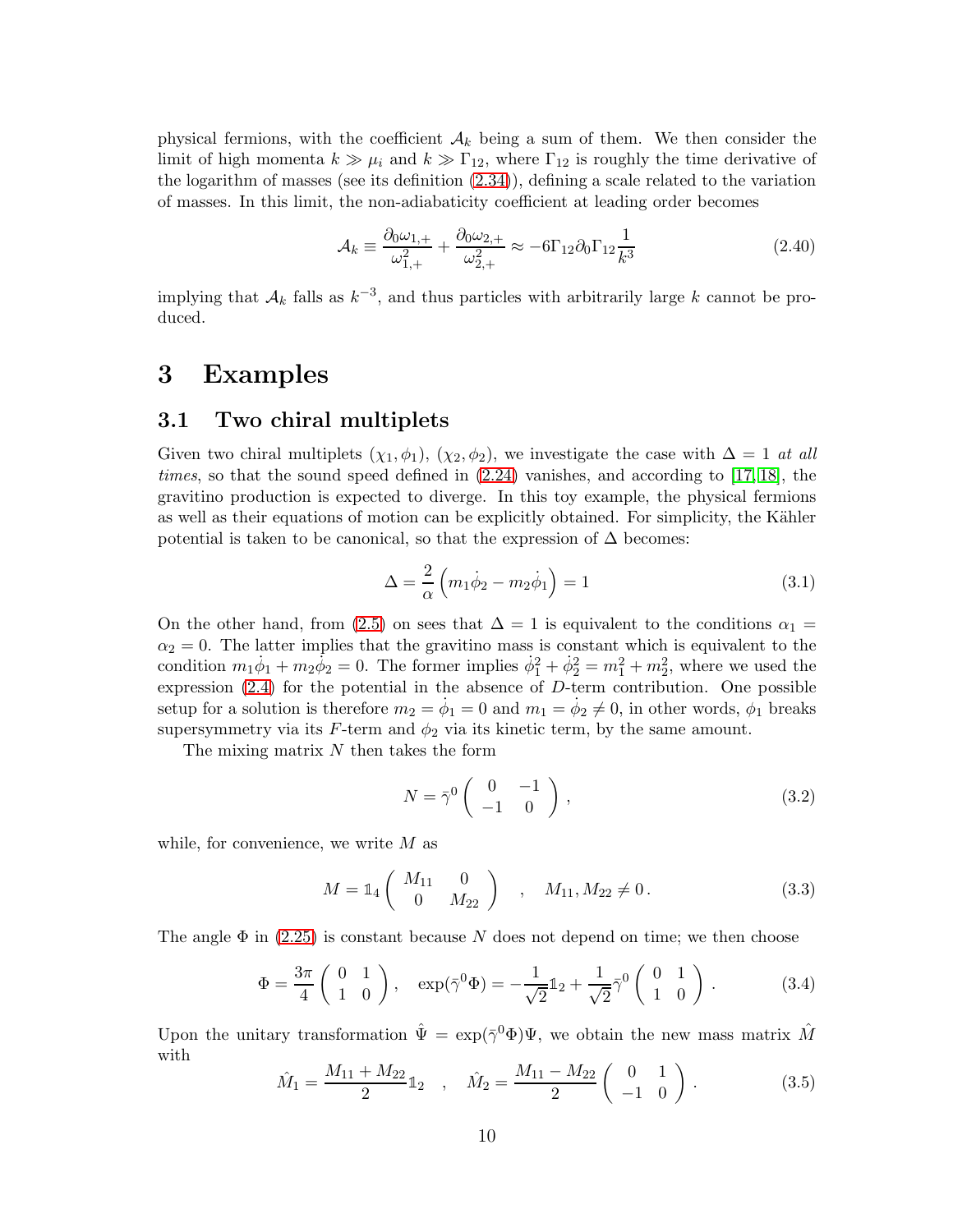We now look for the orthogonal matrix L cancelling the  $\bar{\gamma}^0$  component of  $\hat{M}$ . Parametrising L by an angle  $\tau$ , from [\(2.28\)](#page-7-3) we get

$$
L = \begin{pmatrix} \cos \tau(\eta) & -\sin \tau(\eta) \\ \sin \tau(\eta) & \cos \tau(\eta) \end{pmatrix}, \quad \tau'(\eta) = \frac{M_{11} - M_{22}}{2} \tag{3.6}
$$

Once such an orthogonal transformation is found, the Lagrangian in the  $\tilde{\Psi} = L^T \exp(\bar{\gamma}^0 \Phi) \Psi$ basis becomes

$$
\mathcal{L}_{\tilde{\Psi}_1 \tilde{\Psi}_2} = -\overline{\tilde{\Psi}} \left[ \overline{\gamma}^0 \partial_0 + i \overline{\gamma}^i k_i + \frac{M_{11} + M_{22}}{2} \right] \tilde{\Psi} . \tag{3.7}
$$

Thus, the mass matrix in this particular case is diagonal and one concludes that  $\tilde{\Psi} =$  $\{\tilde{\Psi}_1, \tilde{\Psi}_2\}$  are the physical fermions. They have degenerate mass and their equations of motion are decoupled:

$$
\left[\bar{\gamma}^0 \partial_0 + i \bar{\gamma}^i k_i + \frac{M_{11} + M_{22}}{2}\right] \tilde{\Psi}_j = 0, \quad j \in \{1, 2\}
$$
 (3.8)

These are just standard Dirac equations with time-dependent mass, similar to the transverse mode of the gravitino. As a result, the physical fermions, which are linear combinations of  $\theta$  and  $\Upsilon$ , have the dispersion relation

$$
\omega^2 = k^2 + \left(\frac{M_{11} + M_{22}}{2}\right)^2.
$$
\n(3.9)

The coefficient of non-adiabaticity is suppressed by large momenta, and particle production is not expected to be divergent in this case, despite the fact that the speed of sound  $(1.2)$  associated to  $\theta$  vanishes.

#### <span id="page-10-0"></span>3.2 One chiral multiplet and one vector multiplet

Another example with two fermions is one chiral multiplet  $(\chi_1, \phi_1)$  accompanied by a vector multiplet with non-vanishing D-term. The simplest model one may consider is that of a constant (Fayet-Iliopoulos) D-term when the vector multiplet gauges the Rsymmetry [\[22\]](#page-15-8). One can then consider two possibilities. The first consists of a neutral chiral multiplet, in which case the superpotential vanishes. Again, we take the Kähler potential to be canonical. The scalar potential is then

$$
V = V_D = \frac{1}{2}g^2 \mathcal{P}^2
$$
\n(3.10)

with  $P$  constant. Since the gravitino is massless in this model, all mass terms appearing in [\(2.10\)](#page-4-4) vanish, and we have  $\hat{F} = 0$ . Let

$$
w \equiv \frac{p}{\rho}
$$
, with  $p = |\dot{\phi}|^2 - V_D$ ,  $\rho = |\dot{\phi}|^2 + V_D$ . (3.11)

In this model, the scalar equation of motion can be easily solved. We have

$$
\ddot{\phi} + 3H\dot{\phi} = 0\tag{3.12}
$$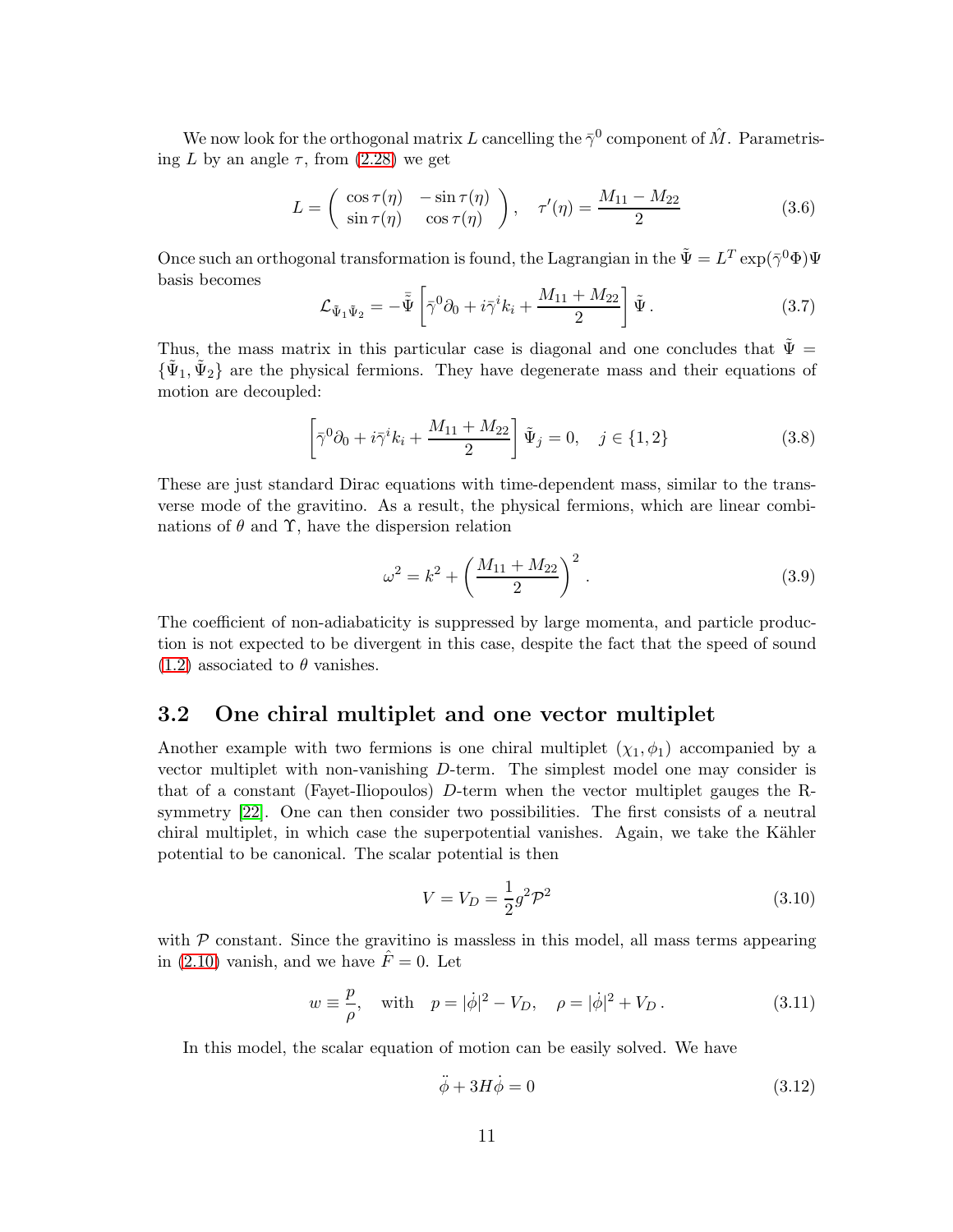leading to  $\dot{\phi} = e^{-3Ht}$ , where the constant of integration is absorbed by a redefinition of the origin of time. The expression of  $w$  is then

<span id="page-11-1"></span>
$$
w(t) = \frac{2e^{-6Ht} - g^2 \mathcal{P}^2}{2e^{-6Ht} + g^2 \mathcal{P}^2}.
$$
\n(3.13)

Moreover, the parameters in  $(2.5)$  and  $\Delta$  can be written as

$$
\hat{A} = \hat{A}_1 = w, \quad \hat{B} = \hat{B}_1 = -\frac{3\dot{a}}{2} (1 - w^2), \quad \Delta^2 = 1 - w^2.
$$
 (3.14)

The sound speed defined in  $(2.24)$  is therefore simply given by w, and the mixing matrices in this case are

$$
M = 0, \quad N = \left(\begin{array}{cc} w & 0 \\ 0 & w \end{array}\right) + \bar{\gamma}^0 \left(\begin{array}{cc} 0 & -\sqrt{1 - w^2} \\ -\sqrt{1 - w^2} & 0 \end{array}\right) \tag{3.15}
$$

It follows that the physical fermions production and their equations of motion are determined only by  $w$ . Here, we study some particular limits:

- When  $w \to 1$ , the pressure and the energy density are equal, implying that the D-term is vanishing. This limit amounts to a theory with a single chiral multiplet. N is the identity matrix whereas  $M = 0$ , so  $\Psi_i$  are the physical fermions described by the massless Dirac equation and propagating at the speed of light.[4](#page-11-0)
- On the other hand, the same situation occurs for  $w \to -1$ , which means that  $|\dot{\phi}|^2 \to$ 0, or equivalently  $t \to +\infty$  in [\(3.13\)](#page-11-1), so that maximal symmetry is unbroken. The equations of motion of the physical fermions differ from the massless Dirac equation by a minus sign in front of  $\bar{\gamma}^i k_i$ , but the dispersion relation  $\omega^2 = k^2$  is unchanged compared to the previous case.
- Another special value is  $w = 0$ , corresponding to zero pressure and  $e^{-6Ht} = V_D$ , which is always satisfied for a certain time  $t$ . The mixing matrix  $N$  is identical to [\(3.2\)](#page-9-2) for two chiral multiplets. The diagonalisation can be carried out in exactly the same way and we obtain two physical fermions with degenerate mass (massless here). Their equations of motion are the massless Dirac equation and we do not expect a divergent particle production, even though  $c_s = 0$ .

More generally, the matrix  $\Phi$  in [\(2.25\)](#page-6-3) can be chosen as

$$
\Phi = -\frac{1}{2}\arccos(w)\left(\begin{array}{cc} 0 & 1\\ 1 & 0 \end{array}\right) \tag{3.16}
$$

while for  $w \neq \pm 1$ 

$$
\hat{M} = \partial_0 \Phi = \frac{\partial_0 w}{2\sqrt{1 - w^2}} \begin{pmatrix} 0 & 1 \\ 1 & 0 \end{pmatrix} . \tag{3.17}
$$

The matrix  $\hat{M}$  has no  $\bar{\gamma}^0$  component and can be diagonalised by a constant orthogonal matrix C. Thus  $\Gamma = 0$ , leading again to relativistic dispersion relations. The details of

<span id="page-11-0"></span><sup>&</sup>lt;sup>4</sup>This agrees also with the literature for the one chiral multiplet case; see the discussion in Section [2.2.](#page-6-0)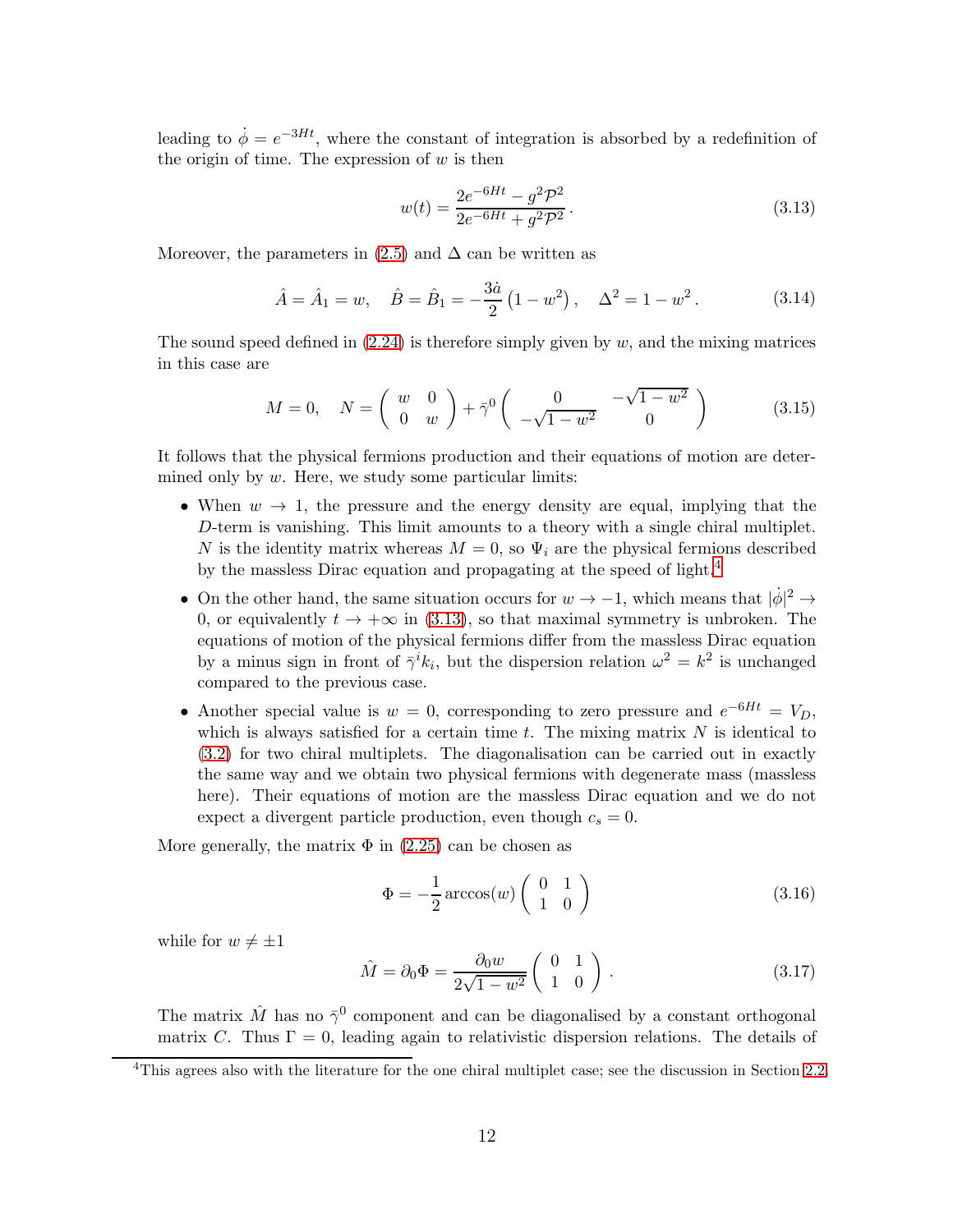particle production can be worked out by doing the expansion [\(2.32\)](#page-7-4), and solving numerically differential equations for the Bogolyubov coefficients, which will not be discussed here.

Finally, we comment briefly on the second possibility where the chiral field has a non-vanishing R-charge and the Kähler potential is non-canonical. Consider for instance a realistic model of inflation driven by supersymmetry breaking [\[23\]](#page-15-9), where the Kähler potential and the superpotential are

<span id="page-12-1"></span>
$$
K = \phi^1 \phi_1 + A(\phi^1 \phi_1)^2, \quad W = f\phi_1 \tag{3.18}
$$

with f a constant and  $|\phi_1|$  playing the role of the inflaton, while its phase is absorbed in the gauge field to make it massive. A is a small positive constant, so that the potential has a maximum at the origin allowing hilltop inflation with the slow-roll parameter  $\eta$ controlled by A. In this case, the D-term part of the potential is given by

$$
V_D = \frac{q^2}{2} \left( 1 + \phi^1 \phi_1 + 2A(\phi^1 \phi_1)^2 \right)^2, \tag{3.19}
$$

with q a constant parameter corresponding to the R-charge of  $\phi_1$ , that must be small compared to the F-term so that  $V_D$  is subdominant during inflation. It follows that  $\Delta$ has the form:

$$
\alpha^2 \Delta^2 = 4V_D (1 + 4A\phi^1 \phi_1) \dot{\phi}^1 \dot{\phi}_1 \quad , \quad \alpha^2 = (\rho + 3M_P^{-2} |m|^2)^2 \; . \tag{3.20}
$$

Note that it appears possible to have  $\Delta^2$  < 0 for some negative values of A, leading to  $c_s > 1$  according to equation [\(2.24\)](#page-6-1). However, this region is unphysical since the Kähler metric becomes negative. This is actually similar to the situation that can be obtained in pathological models where  $\Upsilon$  is dropped out by constraints, leading to  $c_s > 1$  [\[19\]](#page-15-4).

We will now investigate again the case of  $\Delta = 1$  at all times. From [\(2.5\)](#page-3-1), one sees that the condition  $\alpha_2 = 0$  implies that the gravitino mass is constant with  $m_1 = 0$ , which is equivalent that  $\phi_1$  has vanishing F-term and breaks supersymmetry only by its kinetic energy. This may indeed be satisfied around the vacuum at the minimum of the potential after the end of inflation. There,  $\phi_1$  is in general far from the maximum at the origin where corrections to the Kähler potential  $(3.18)$  become important and change its form. On the other hand, the condition  $\alpha_1 = 0$  implies  $|\dot{\phi}_1|^2 = V_D$  where the latter is now given by  $V_D = (q^2/2)(1 + K^1\phi_1)^2$  with  $K^1 \equiv \partial K/\partial \phi_1$ . The analysis of the two fermions  $\theta$  and Υ can now proceed as in the previous subsection of two chiral multiplets, giving rise to two decoupled equations of motion with a relativistic dispersion relation.

### <span id="page-12-0"></span>4 Conclusions

We have studied the equations of motion for the longitudinal modes of gravitinos in supergravity models where supersymmetry is linearly realised but spontaneously broken. We have considered the general case of two supermultiplets. One contains a scalar field  $\phi$ that has non-vanishing kinetic energy,  $\partial_{\mu}\phi \neq 0$ . In a cosmological background, this scalar can be identified with the inflaton which is time dependent. The other multiplet is at the origin of the gravitino mass in the vacuum at late times. We have found that, after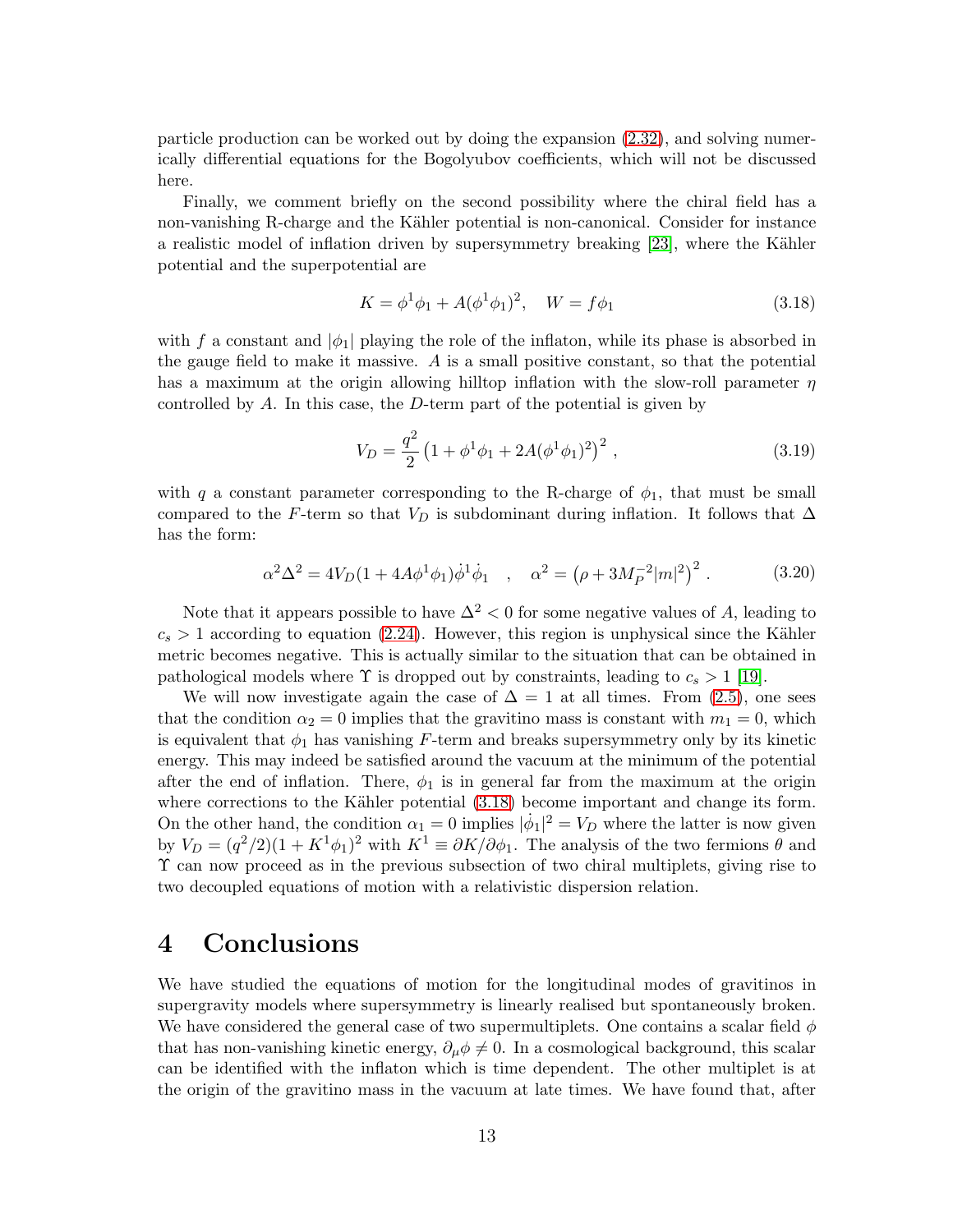diagonalisation of the Hamiltonian, in all cases the dispersion relations of the propagating fermions take relativistic forms with in general a time-dependent mixing mass matrix. While this might be expected, it is shown here explicitly. Such cases are not expected to show a catastrophic production of gravitinos.

We did not discuss here the non-linear models as those considered in [\[10,](#page-14-3) [19,](#page-15-4) [24\]](#page-15-10) as it is not clear to us which microscopic supergravity Lagrangian is at the origin of the constraint imposed there on the inflaton superfield. We note that in these cases one ends up with one fermion propagating in peculiar backgrounds. The result of [\[17,](#page-15-2)[18\]](#page-15-3) constrains the background on which Rarita-Schwinger fields are allowed to propagate.

### Acknowledgements

Work partially performed by I.A. as International Professor of the Francqui Foundation, Belgium. The work of K.B. is supported by the Agence Nationale de Recherche under grant ANR-15-CE31-0002 "HiggsAutomator". I.A. would like to thank Toine Van Proeyen for enlightening discussions.

### <span id="page-13-0"></span>A Notations

Our notations follow mostly that in [\[15\]](#page-15-0), where the flat space  $\gamma$ -matrices are

$$
\bar{\gamma}^0 = \begin{pmatrix} i\mathbb{1}_2 & 0 \\ 0 & -i\mathbb{1}_2 \end{pmatrix}, \quad \bar{\gamma}^i = \begin{pmatrix} 0 & -i\sigma_i \\ i\sigma_i & 0 \end{pmatrix}, \quad \gamma_5 = \begin{pmatrix} 0 & -\mathbb{1}_2 \\ -\mathbb{1}_2 & 0 \end{pmatrix}
$$
 (A.1)

The Minkowski metric has signature  $(-, +, +, +)$ , and for cosmological applications, we used the FLRW metric. The curved space  $\gamma$ -matrices, noted  $\gamma^{\mu}$ , are then related to the flat space  $\gamma$ -matrices by  $\gamma^{\mu} = a^{-1} \bar{\gamma}^{\mu}$ . The left and right projections are defined as

$$
P_L = \frac{1}{2} (1 + \gamma_5) \quad , \quad P_R = \frac{1}{2} (1 - \gamma_5) \tag{A.2}
$$

Note that for chiral fermions,  $P_L \chi_i = \chi_i$  and  $P_R \chi^i = \chi^i$ . The charge conjugation matrix in this convention is given by  $C = \bar{\gamma}^0 \bar{\gamma}^2$ . Some useful charge conjugates are

$$
\chi_i^C = \chi^i, \quad \phi_i^C = \phi^i, \quad \mathcal{P}^C = \mathcal{P}, \quad \lambda^C = \lambda
$$
  

$$
\bar{\gamma}_{\mu}^C = \bar{\gamma}_{\mu}, \quad \gamma_5^C = -\gamma_5, \quad P_L^C = P_R
$$
 (A.3)

In the Lagrangian [\(2.1\)](#page-2-2), the covariant derivative of the scalar is  $\hat{\partial}_0 = \partial_0 - \frac{i}{2} A_0^B \gamma_5$ . In the cosmological context considered, the spatial derivatives of the scalar vanish, and for real backgrounds we have  $A_0^B = 0$  and thus  $\hat{\partial}_0 = \partial_0$ . Keeping the above simplifications, the covariant derivatives acting on the chiral fermions, the gaugino and the gravitino are respectively

$$
D_{\mu}\chi_{i} \equiv \left(\partial_{\mu} + \frac{1}{4}\omega_{\mu}^{ab}\bar{\gamma}_{ab}\right)\chi_{i} + \Gamma_{i}^{jk}\chi_{j}\partial_{\mu}\phi_{k}, \quad D_{\mu}\lambda = \left(\partial_{\mu} + \frac{1}{4}\omega_{\mu}^{ab}\bar{\gamma}_{ab}\right)\lambda
$$
  
\n
$$
D_{\mu}\psi_{\nu} = \left(\left(\partial_{\mu} + \frac{1}{4}\omega_{\mu}^{ab}\bar{\gamma}_{ab} + \frac{1}{2}\mathrm{i}\gamma_{5}A_{\mu}\right)\delta_{\nu}^{\lambda} - \Gamma_{\mu\nu}^{\lambda}\right)\psi_{\lambda}
$$
\n(A.4)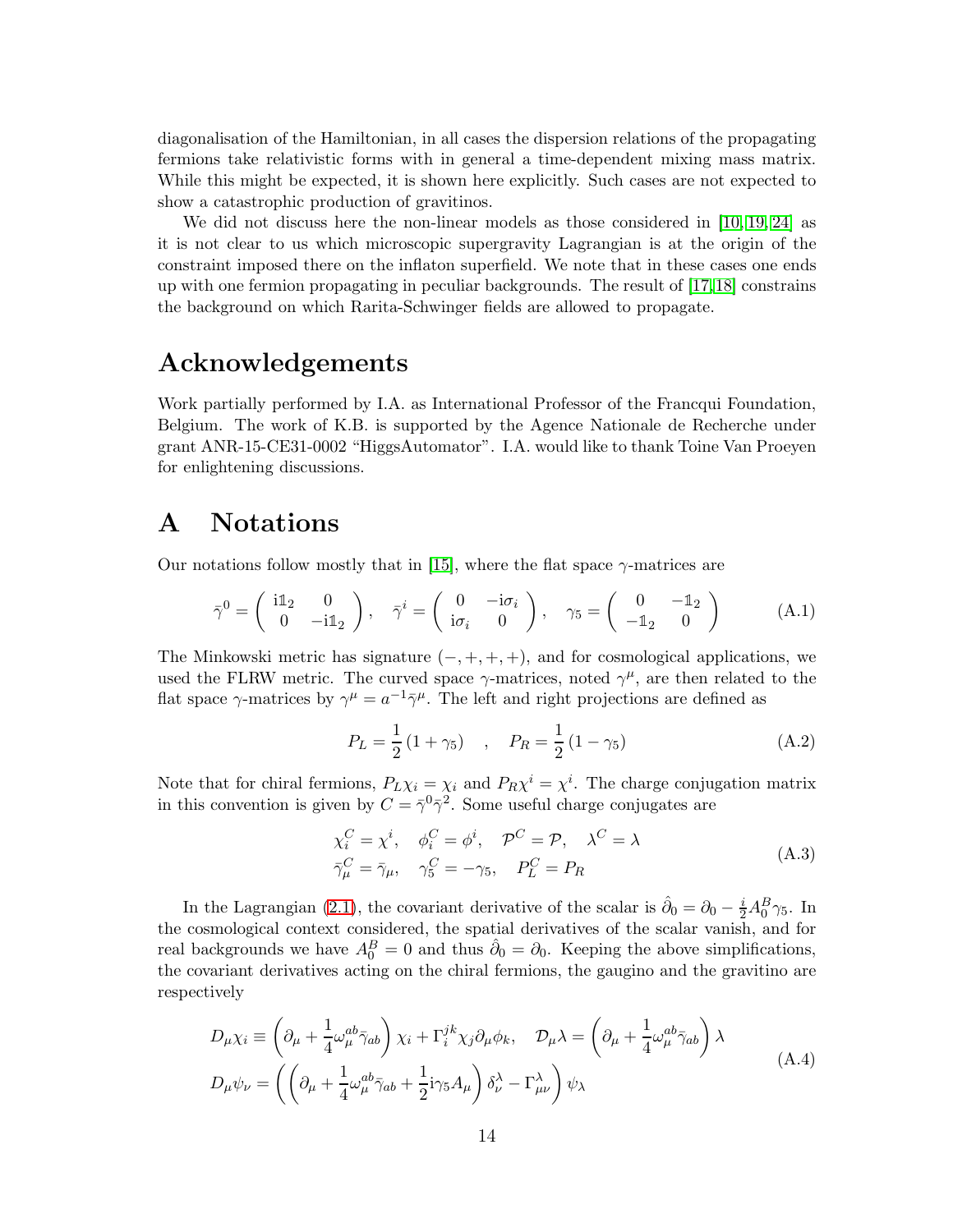where  $\omega_{\mu}^{ab}$  stands for the spin connection and  $A_{\mu}$  is the  $U(1)$  gauge field. The Christoffel connection  $\Gamma_{\mu\nu}^{\lambda}$  differs from the Kähler connection, where the latter corresponds to  $\Gamma_i^{jk}$  $g^{-1}{}_{i}^{l}\partial^{j}g_{l}^{k}$ . We use the notation  $\bar{\gamma}_{ab} \equiv [\bar{\gamma}_{a}, \bar{\gamma}_{b}]/2$ .

Having introduced the Kähler covariant derivative  $\mathcal{D}^i$ , the mass terms are

$$
m^{i} \equiv \mathcal{D}^{i}m = \partial^{i}m + \frac{\partial^{i}K}{2M_{P}^{2}}m, \quad m^{ij} \equiv \mathcal{D}^{i}\mathcal{D}^{j}m = \left(\partial^{i} + \frac{\partial^{j}K}{2M_{P}^{2}}\right)m^{j} - \Gamma_{k}^{ij}m^{k}
$$
(A.5)

$$
m_{i\alpha} = -i \left[ \partial_i \mathcal{P} - \frac{1}{4} (\text{Re } f)^{-1} \mathcal{P} f_i \right], \quad m_{R,\alpha\beta} = -\frac{1}{4} f_i g_j^{-1} m^j \tag{A.6}
$$

where the subscript i in f denotes derivative with respect to  $\phi^i$ .

## <span id="page-14-0"></span>References

- [1] P. Fayet and J. Iliopoulos, "Spontaneously Broken Supergauge Symmetries and Goldstone Spinors," Phys. Lett. B 51 (1974), 461-464
- [2] D. V. Volkov and V. A. Soroka, "Higgs Effect for Goldstone Particles with Spin 1/2," JETP Lett. 18 (1973), 312-314
- [3] P. Fayet, "Mixing Between Gravitational and Weak Interactions Through the Massive Gravitino," Phys. Lett. B 70 (1977), 461
- <span id="page-14-1"></span>[4] S. Deser and B. Zumino, "Broken Supersymmetry and Supergravity," Phys. Rev. Lett. 38 (1977), 1433-1436
- [5] E. Cremmer, B. Julia, J. Scherk, S. Ferrara, L. Girardello and P. van Nieuwenhuizen, "Spontaneous Symmetry Breaking and Higgs Effect in Supergravity Without Cosmological Constant," Nucl. Phys. B 147 (1979), 105
- <span id="page-14-2"></span>[6] K. Benakli, Y. Oz and G. Policastro, "The Super-Higgs Mechanism in Fluids," JHEP 02 (2014), 015 [\[arXiv:1310.5002](http://arxiv.org/abs/1310.5002) [hep-th]].
- [7] K. Benakli, L. Darmé and Y. Oz, "The Slow Gravitino," JHEP  $10$  (2014), 121 [\[arXiv:1407.8321](http://arxiv.org/abs/1407.8321) [hep-ph]].
- [8] K. Benakli and L. Darmé, "Off-trail SUSY," PoS **PLANCK2015** (2015), 019 [\[arXiv:1511.02044](http://arxiv.org/abs/1511.02044) [hep-ph]].
- [9] Y. Kahn, D. A. Roberts and J. Thaler, "The goldstone and goldstino of supersymmetric inflation," JHEP 10 (2015), 001 [\[arXiv:1504.05958](http://arxiv.org/abs/1504.05958) [hep-th]].
- <span id="page-14-3"></span>[10] S. Ferrara, R. Kallosh and J. Thaler, "Cosmology with orthogonal nilpotent superfields," Phys. Rev. D 93 (2016) no.4, 043516 [\[arXiv:1512.00545](http://arxiv.org/abs/1512.00545) [hep-th]].
- <span id="page-14-4"></span>[11] A. Schenkel and C. F. Uhlemann, "Quantization of the massive gravitino on FLRW spacetimes," Phys. Rev. D 85 (2012), 024011 [\[arXiv:1109.2951](http://arxiv.org/abs/1109.2951) [hep-th]].
- <span id="page-14-5"></span>[12] R. Kallosh, L. Kofman, A. D. Linde and A. Van Proeyen, "Gravitino production after inflation," Phys. Rev. D 61 (2000), 103503 [\[arXiv:hep-th/9907124](http://arxiv.org/abs/hep-th/9907124) [hep-th]].
- [13] G. F. Giudice, I. Tkachev and A. Riotto, "Nonthermal production of dangerous relics in the early universe," JHEP 08 (1999), 009 [\[arXiv:hep-ph/9907510](http://arxiv.org/abs/hep-ph/9907510) [hep-ph]].